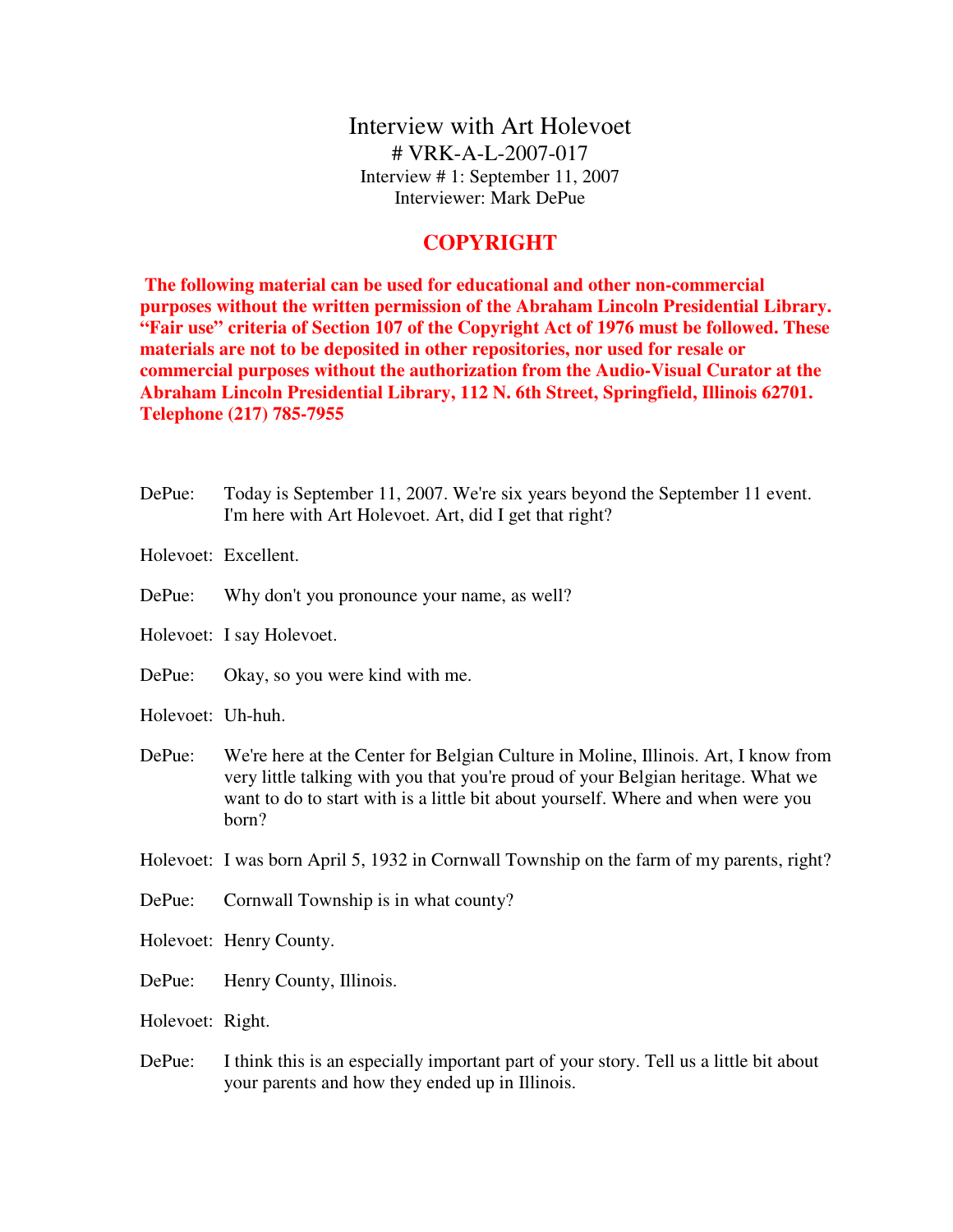- Holevoet: My father was born in February in 1902. In that October, his dad died in the Belgian Army. My grandmother waited five years and got married. When she got married in January of 1909, her husband came to an uncle and worked with him in Iowa. He made enough and sent it back, and they came Thanksgiving Day of 1909. My dad's older brother was two years older than my dad. By then they had a half-sister from their stepfather.
- DePue: Do you know why they decided to emigrate at that time?
- Holevoet: It was such a poor time in Belgium then. That would have been just before the First World War.
- DePue: So they left at a good time. A very good time for Belgium, especially.
- Holevoet: Then my mother came in 1910 in May. She wasn't yet a year old. Her mother died that August. They came in groups from Belgium, a lot of them from the same town. Two sisters that came said, "You should go back to Belgium and marry one of our sisters because she has a child out of wedlock and she needs a husband." So my grandfather left these two girls, each with one of those sisters, went back to Belgium, and married a woman he had never seen before.
- DePue: He brought her back to the States?
- Holevoet: Uh-huh, and they had three more children.
- DePue: This was in Iowa originally?
- Holevoet: Yeah, starting in Iowa. But my mother's parents lived in Illinois. But then, there was a little dark side to the story. My dad was nineteen when two uncles were bootlegging; it was Prohibition time. His older brother was twenty-one and had a brand new Ford. He drove these two uncles around, because they knew the country. The county people picked them up. I don't know what county. It was around Chelsea, a town somewhere in that area. The police let my dad go because he wasn't of age. They told the other brother if he gave the car to the county and both of them left the state of Iowa, they wouldn't prosecute at all. So they came then to a cousin in East Moline.
- DePue: That's the rest of the story.
- Holevoet: That's the story.
- DePue: What were they bootlegging? Was it whiskey?
- Holevoet: Whiskey.
- DePue: 1932 is when you came along in the height of the Great Depression.
- Holevoet: The Great Depression, right.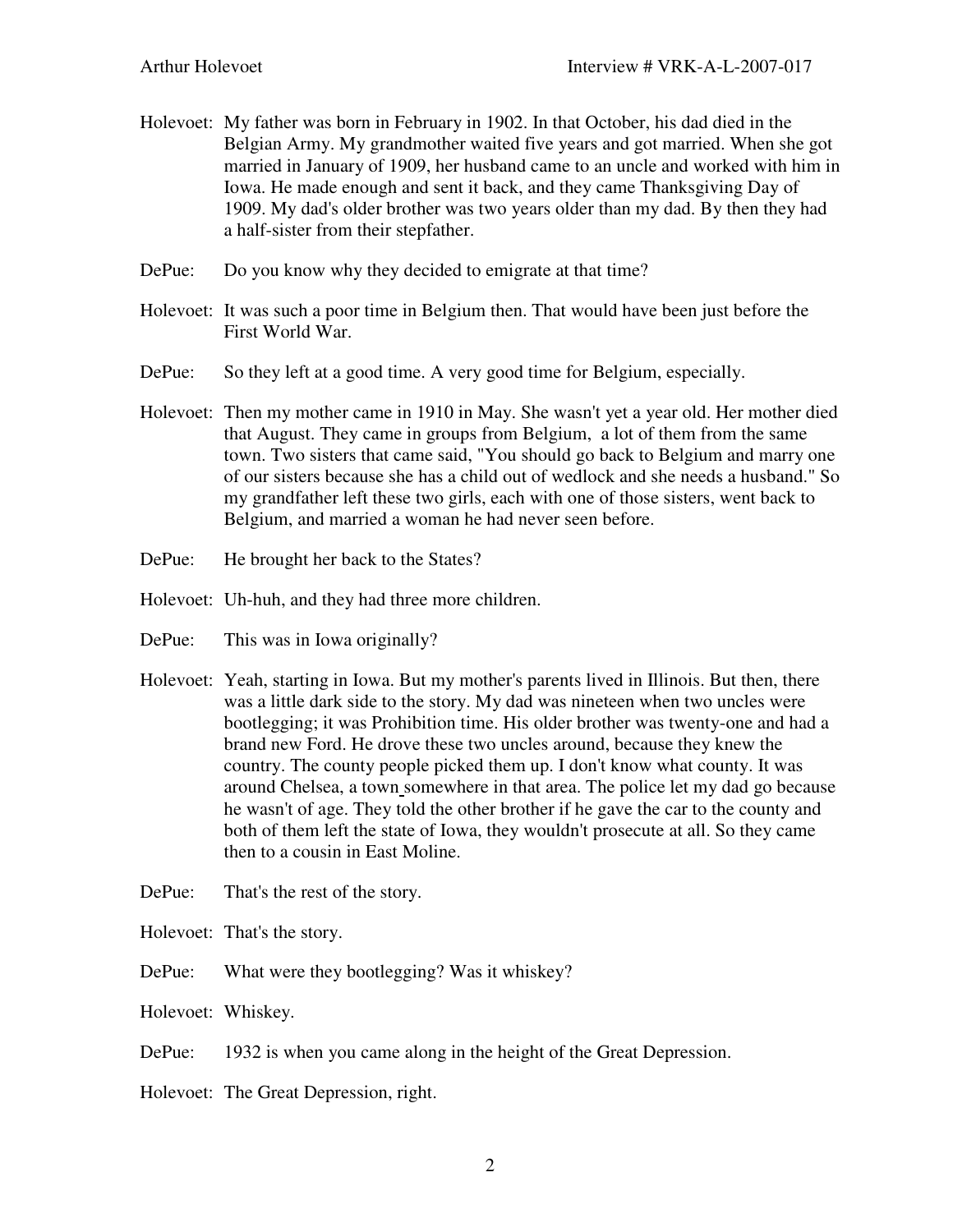DePue: What were your parents doing to make a living, to make ends meet?

- Holevoet: They were farming. They started farming, I want to say, in '29. In '28 they were a hired man, in '29 they were a hired man. In 1930 they rented the farm because he didn't want it any longer. They were tenant renters there for 43 years.
- DePue: They never owned their own land?
- Holevoet: No. I have a younger brother—seventeen years younger. My mother had four kids but it took her twenty years. She spaced us, I call it.
- DePue: You were the first?
- Holevoet: I'm the second. I have a three-year-older sister. When my younger brother got married, they were looking for a place. They bought a 40 acre place in the country. I said, "I think it's time I moved out into an apartment on my own." My father said no.
- DePue: How old were you then?
- Holevoet: Thirty-eight.
- DePue: This was way after this part of the story about the Korean War that we're going to hear.
- Holevoet: Yeah.
- DePue: You grew up on the farm, then.
- Holevoet: Uh-huh.
- DePue: And it sounds like your folks were pretty poor, but they were no exception at that time.

Holevoet: Not at that time.

- DePue: Did you have a good sense that you guys were really poor, or...
- Holevoet: No, I didn't think we were poor. We always had one toy for Christmas and the rest was clothes. You always had fruit. A lot of us old Belgians just ate salet. You always had an orange and an apple in your soup bowl with English walnuts. You didn't have fruit back then like people buy today.
- DePue: But growing up on a farm, you probably had enough to eat.

Holevoet: Oh, yeah, we always had plenty.

DePue: I would imagine farming at that time, you had a little bit of everything?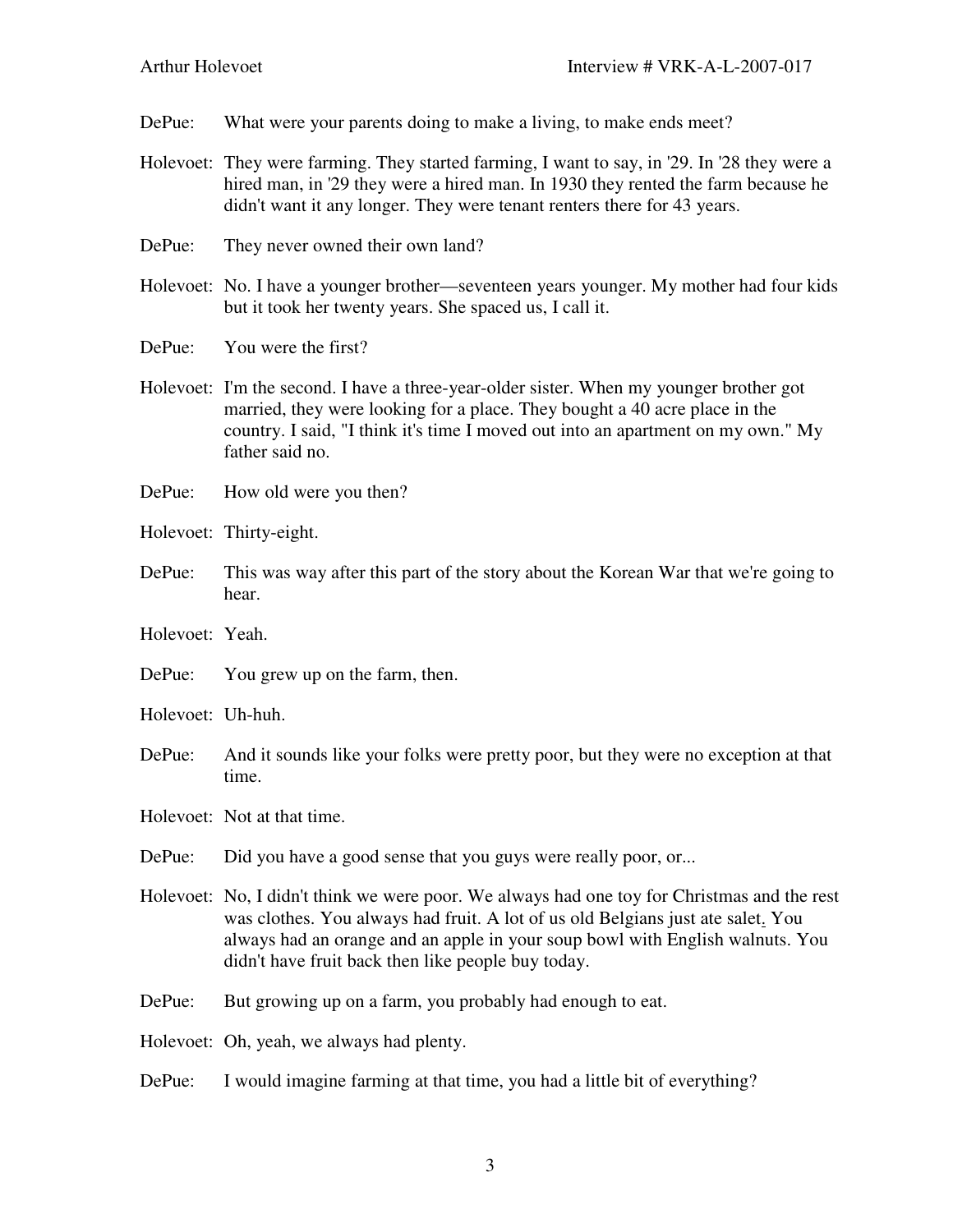- Holevoet: Yeah. We had milk, we had hogs, chickens, everything. And he was a good hunter. We ate a lot of wild rabbit.
- DePue: Let's jump ahead a little bit. You were about nine years old, maybe, when Pearl Harbor happened. Do you remember Pearl Harbor?
- Holevoet: Yeah, I want to say I was eleven. I don't know. I figure forty-one, yeah. No, I was just nine.
- DePue: Do you remember it?
- Holevoet: Yes, because we had a cousin living with us at Holywood. He was going to be drafted. You had a choice back for World War II. If you knew your draft was coming up, they sent you a card. You could enlist before that date. He enlisted into the Air Force.
- DePue: Did he go to Europe?
- Holevoet: Yes, he went to England.
- DePue: What did your parents think about the war going on in Europe?
- Holevoet: I said my mother heard from him all the time because he always said she was like a mother. His mother had died when he was five.
- DePue: Well, they had to have lots of relatives they knew were back in Belgium.
- Holevoet: Not immediate; no brothers or sisters.
- DePue: By the late 1930s and 1940s, were they thoroughly Americanized in their outloo?
- Holevoet: Yeah. This cousin that was a hired man from my parents went to England. Also another one that was here locally from the Quad City area went to England. Between the two of them, they stopped by cousins out in California on the way. They got an address, supposedly from cousins there, from a sister that was in Belgium. But they never got there to see her and they never wrote. But when they brought the address back, my mother started to write.
- DePue: Did you follow the war very closely?
- Holevoet: Yeah, you'd always listen to the radio in the evenings. That's the only thing you had to do. The older parents generally sat around that listening.
- DePue: I assume you had plenty of chores to do on the farm.
- Holevoet: Yeah, plenty of things to do. You milked in the morning. You took the cows to the field before the three went to school. We laugh then; now we said they wear a shirt and pants to school when you come home, you take that off, and you're dressed if you're going out in the evening. The high school kids and grade school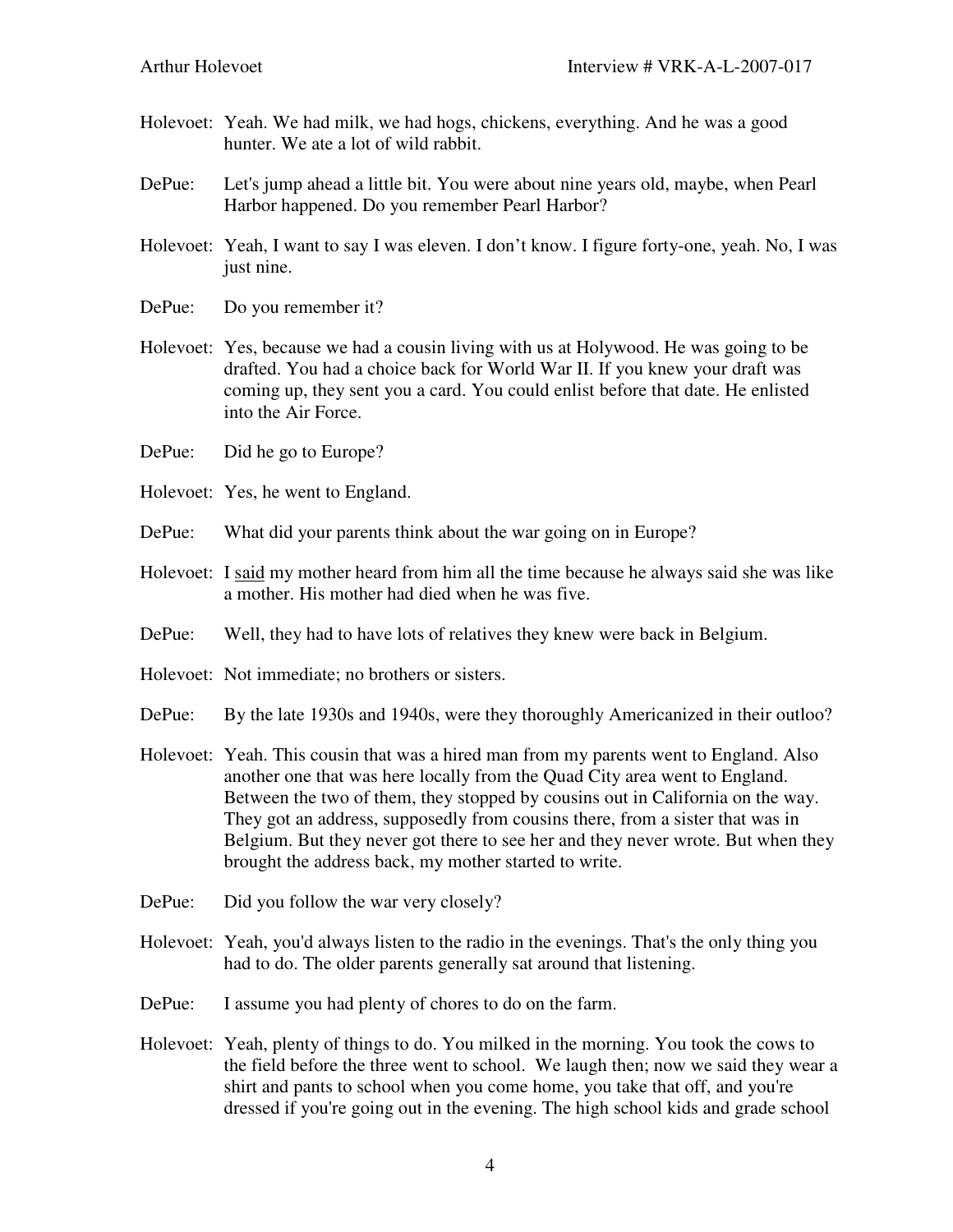kids. All that you throw in the wash when you're through, four at once. We hung our shirt up and our jeans wore them to school all week. Same one.

- DePue: But then, so did other kids, right?
- Holevoet: Yeah. Everybody did. But today, they'd flip out and they'd figure you wore a dirty pair of jeans and a shirt.
- DePue: Now let's jump ahead to June of 1950, when the North Koreans attacked South Korea. I'm sure you heard about that as well. What were your thoughts at that time?
- Holevoet: That's probably where I'll end up.
- DePue: How old were you? Let's see, you would have about seventeen.
- Holevoet: Eighteen, I was graduating.
- DePue: So you figure, "Okay, my number could come up."
- Holevoet: Uh-huh.
- DePue: Did you think we were—in 1950, this is—did you think we were there for the right reasons?
- Holevoet: Oh, yes, I think we were there for the right reasons.
- DePue: And how much longer after that, then, before you actually joined up?
- Holevoet: I was drafted September 7 of '52.
- DePue: Two years later. What were you doing in those two years between that time?
- Holevoet: Farming at home.
- DePue: Did you have a girlfriend or a steady at that time?
- Holevoet: No.
- DePue: At least when you went in the Army, you had no encumbrances in that.
- Holevoet: No, but it's different in that book; it's in there, too. I had never been away from home overnight when I went to the Army. That September I knew I was going to the Army. They said I was going to be drafted in September. So in August, when I was twenty years old, I won a free trip to a leadership school. That's the first time there was a girl that took an attraction to me. That's the first time I ever kissed a girl. I was twenty.
- DePue: Where was the leadership school?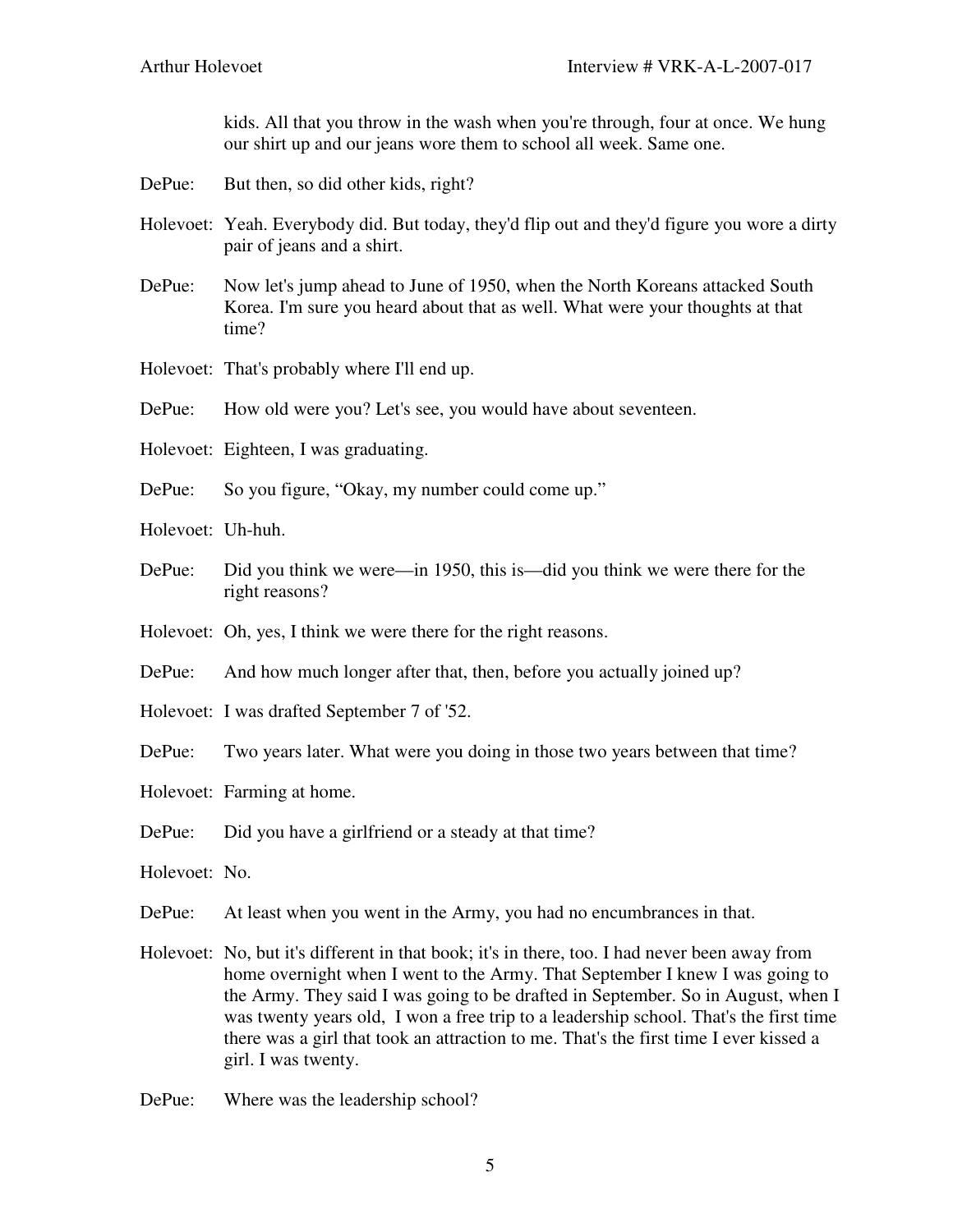Holevoet: Monticello.

- DePue: Monticello, Iowa, or Illinois?
- Holevoet: Monticello, Illinois, at Allerton Ranch. Do you know that? He gave some to the University of Illinois, a thousand or two thousand acres. Allerton—the U. S. ambassador.
- DePue: Was this a church camp?
- Holevoet: No, a 4-H camp.
- DePue: That was quite an experience for you, finally getting away from home for a couple of days.
- Holevoet: It was different, and the first time that a girl really ever paid any attention to me. (laughter)
- DePue: And why shouldn't she?
- Holevoet: Hey, who knew? I always said I was a little bit of a geek.
- DePue: Well, you weren't alone. Then you were drafted.
- Holevoet: Right.
- DePue: What did your parents think about your going away?
- Holevoet: My mother was beside herself. My father took me to the train alone. When I came back in March, or maybe in April, of '53, I knew I was going to Korea. I was home just on leave. TY—they called it—or something. Temporary leave to travel from one place to another. My mother said she was going to the train with us. My father, when we milked that morning, he said, "I've already told her she couldn't."
- DePue: Because she figured she'd be too emotional about it?
- Holevoet: Way too emotional.
- DePue: Well, her baby was going off to war. I suspect she was...
- Holevoet: But she had a baby, right? My brother was almost three.
- DePue: Wow. She did spread them apart, then. Where did you go for basic training? Tell me something about that.
- Holevoet: I went to Fort Bliss. When I knew I was going, I said, "I don't want to go to Leonard, where it's cold and muddy. Send me someplace warm and dry."
- DePue: That would be Fort Bliss, Texas. You can't get any farther south in Texas than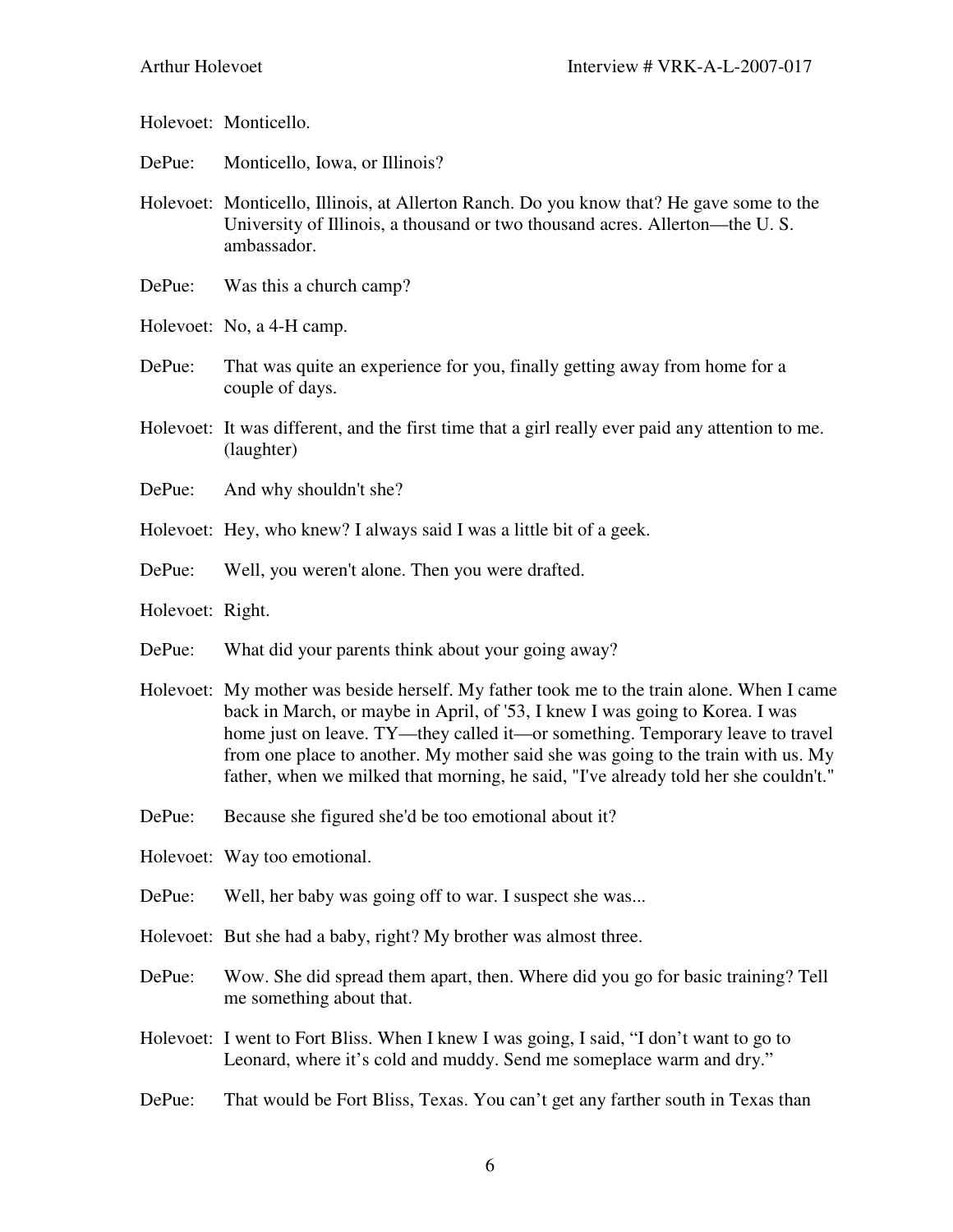that.

- Holevoet: We got there in September. We spent about a week at Sheridan before we got on the train. I can't remember. I know it took at least a week. I think it took eight days for us to get from Chicago to Fort Bliss. We pulled on the side rail in cattle cars loaded with cattle. They were shipping by cattle car back then. You had the same meal for seven or eight days. Morning, noon, and night. I said it was canned dog food. It looked like hash with bread and coffee. Every meal was the same.
- DePue: That was your real debut with the military—with the Army. How was basic training, then, for a kid who had hardly ever been away from home in his life?
- Holevoet: Good. I didn't stand out. They picked on a lot of different ones. They had one from Kentucky that they just picked on. I think he was mentally handicapped. It bugged me terrible. We had three, in the first eight weeks of basic training, that were Indians. They were unmerciful on them. Complained on everything they did, found fault when they shouldn't have. But if you said anything you were right with them. I learned that fast, because some other ones complained about it. They were right with them three.
- DePue: You learned how to keep a low profile and how it was better...
- Holevoet: How to keep your mouth shut. But the thing that really got me was while I was in Sheridan, an older fellow who was drafted was in the same barracks with me. He was already an attorney. He lived in the Chicago area. When we got orders that we were going to Fort Bliss, he said, "I'm not going to Fort Bliss. I don't want to go there. I want to stay close to Chicago." Okay, so then I lost track of him. When I came back in August of '54, I'm at Fort Bliss. Somebody hollered, "Art!" It was him. He had never left Fort Sheridan. He had been in and out of the brig the whole two years. Never did anything.
- DePue: Wow. That's a different way to spend the war, isn't it?
- Holevoet: That's on his record forever that you were no good, in my book.
- DePue: Do you remember any of your instructors? You mentioned a couple of them were merciless with some of the troops. Do you remember any of them who really stand out, or any incidents that really stand out?
- Holevoet: I don't remember any names. They were all corporals—the rank on their shoulder. But they were just privates, I learned later, too. They had only given them that rank, and they felt big.
- DePue: Were they Korean War vets?
- Holevoet: No. They were just draftees like I was. Only many had been drafted earlier. Some of them were like 21e or 23. But they had actually no rank. The only one I remember is when I'm overseas. I'm at Fort Bliss in the second eight weeks, and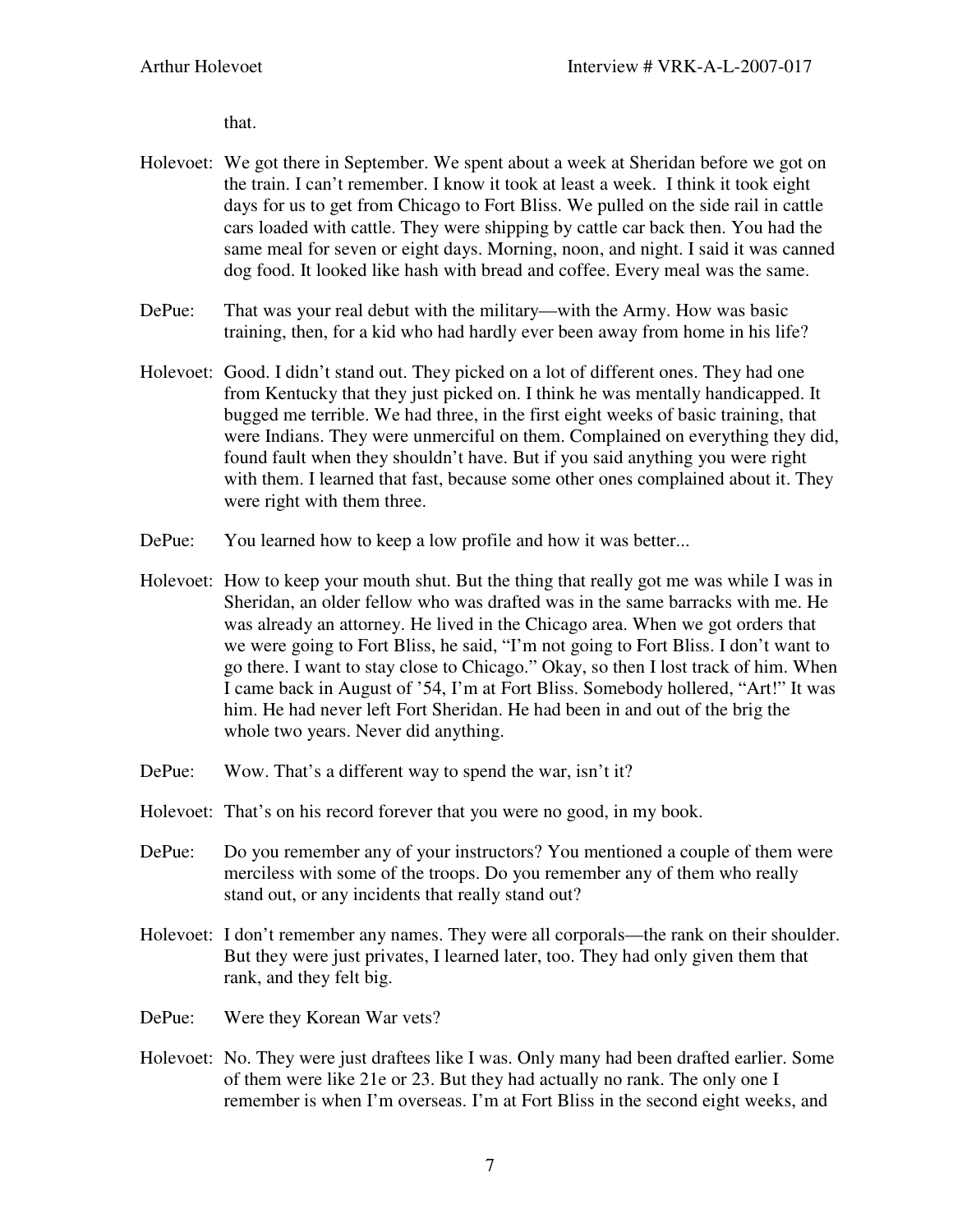I'm left-handed. The only thing I had fired at home was a BB gun. I fire that lefthanded because the right eye winks and the left eye don't. In the second eight weeks you had the battery commander. Then you had the next one. He was like assistant. That was a lieutenant out of West Point. I could say a prick, but that isn't good on this, right. (laughter)

- DePue: No, we would never want to say that.
- Holevoet: He said, "You are going to fire right-handed. We'll go to the range on a Sunday." I said, "There's no use. We tried it in the first eight weeks, and it doesn't work." He said, "I'm in charge now. It will work." Well, I said, "It's Sunday, and I'm a Catholic. You can't stop me from going to Mass." He said, "I'll be waiting outside the chapel after Mass." He was. We went out to the range and we stayed out to 3:30 with much cursing. But we never made it right-handed. I fired all the time left-handed.
- DePue: Were you able to qualify left-handed?
- Holevoet: Yes, with no problem.
- DePue: You're thinking: So what's the problem here?
- Holevoet: Uh-huh. (laughter)
- DePue: You're learning more and more about the Army by that time. Going down to Fort Bliss, and you already mentioned that you were in a battery not a company. You were in the artillery right from the beginning?
- Holevoet: Right, light artillery.
- DePue: Was this air defense artillery—anti-aircraft artillery?
- Holevoet: Anti-aircraft.
- DePue: And that was the center for anti-aircraft artillery?
- Holevoet: It's one of the big bases in the United States—probably the biggest. Because I learned later, even artillery units of Belgian men came to Fort Bliss to see what Fort Bliss was doing.
- DePue: What weapons systems did you train on in basic training?
- Holevoet: Mainly the Quad .50.
- DePue: And for the people who are listening to this, the Quad .50 is what?
- Holevoet: Is four .50mm machine guns mounted on a turret on a half-track. You had to qualify with the M1 rifle. Because you had that, also.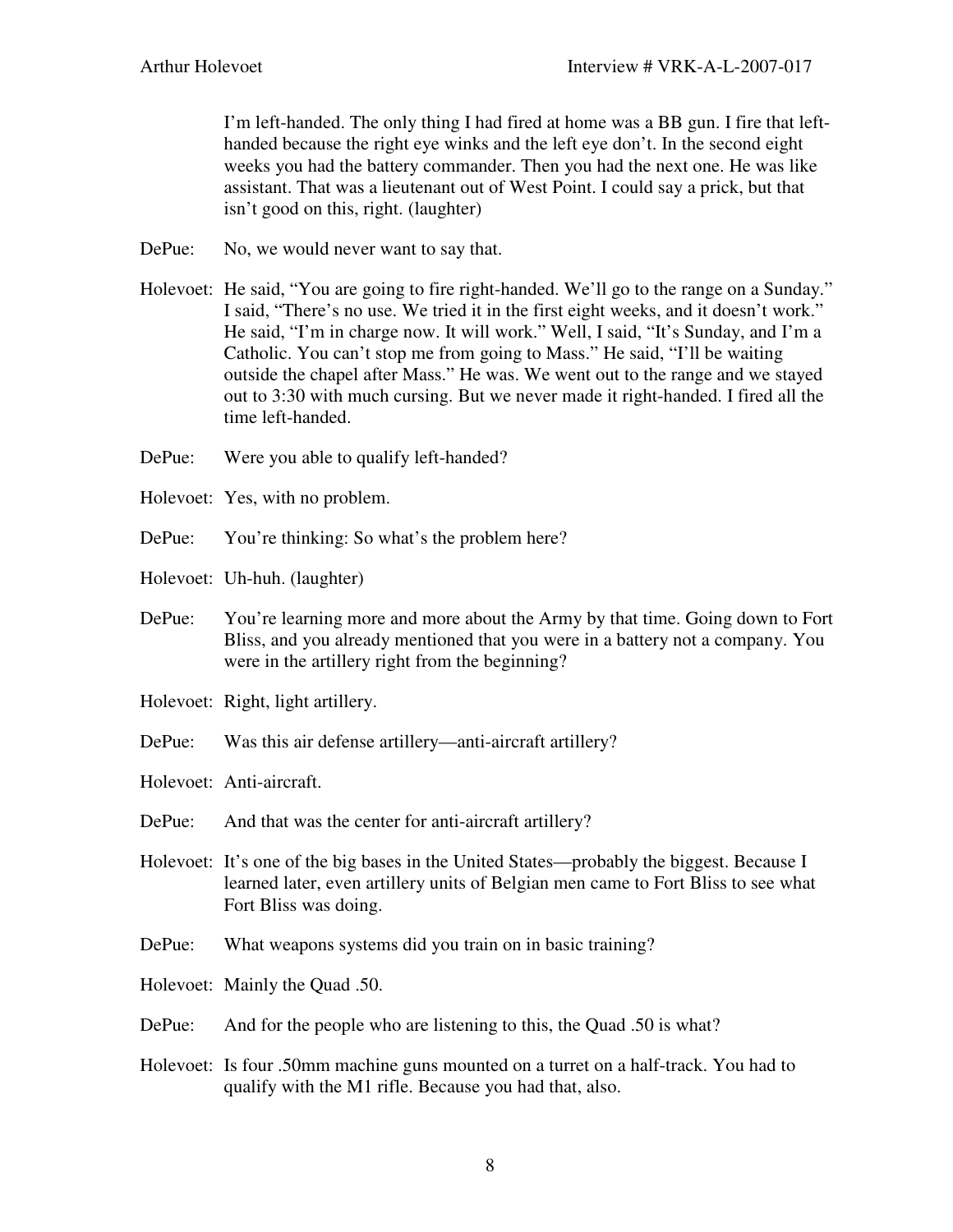DePue: So did you also qualify on the Quad .50s?

- Holevoet: Yes, I qualified on everything. I never had no problem.
- DePue: Do you remember any other weapon systems that you qualified on?
- Holevoet: Yes. I can't remember, I want to say it's a 38 tank, fired a 38 shell. Or did they fire a 40, I don't remember.
- DePue: A gun or a howitzer? Probably a gun. Was that mounted on some kind of a—?
- Holevoet: It's mounted on a tank, and the turret swings.
- DePue: Oh, okay.
- Holevoet: I don't know. I never seen one until I went to the headquarters of the battery. We had one there, and we had two other ones in the company. There were only three in the whole battalion.
- DePue: Yeah, and that was 38mm guns on a tank.
- Holevoet: In that tank.
- DePue: Okay. So you joined up in 1952. Immediately after basic training, what happened to you?
- Holevoet: I went to leadership course after basic. I would have graduated sometime in March. But on February 22, George Washington's birthday, I had an emergency appendix operation. So I think it was eight days in the hospital. I came home for 12 or 14 days. Then I went back. That's when I led the parade at graduation as one of the three officers with the pistol on my hip. That was one of my big joys.
- DePue: This was all at Fort Bliss?
- Holevoet: Bliss. To think that I was selected out of the class. After I had missed the end, really.
- DePue: It's something to be proud of.
- Holevoet: Yeah, I was, anyway. But our commander was a fellow from Georgia. We had three of them come to leadership course from Georgia. A big colored fellow twenty-two. He ran the show. And a little fellow from Kentucky, and I can't remember the third one. I liked the little one from Kentucky. His name I can't remember; it began with a "G," so he was right ahead of me.
- DePue: You mentioned that you had a black gentleman in your unit. This is, of course, fairly early in the time when the military had integrated. Do you think that worked pretty well from what you could see?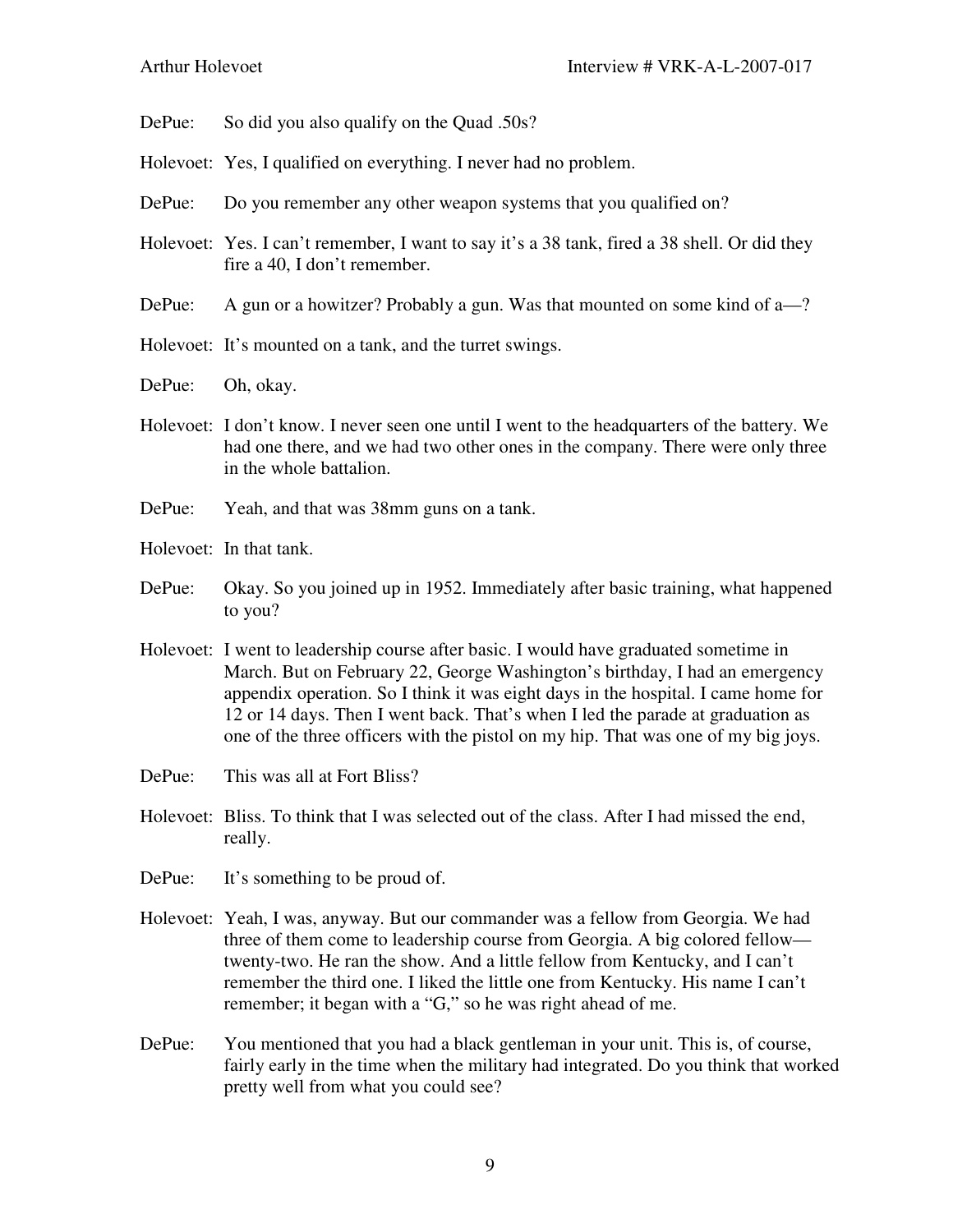- Holevoet: For me it did, but some of the Southern ones, yes, were a little prejudiced. Even in basic, because we had quite a few colored in basic.
- DePue: Were some of the NCOs from the South, because there's a tradition, of course...

Holevoet: No.

- DePue: That the South has sent a lot...
- Holevoet: Not any of them.
- DePue: Okay, so they weren't treated any differently from the rest of the recruits?
- Holevoet: No.
- DePue: You learned that you've got to depend on the guy who's in the next bunk. It doesn't matter what he looks like.
- Holevoet: What he looks like. We had one big one from down South—Dudley. I can't remember Dudley's last name. When were going to get out after the end of the second eight weeks of basic, a lot of them went out and got drunk. Some were coming back. We slept four in a little square building with tar paper on it. They were puking all over in my little hut. So I went to my friend from Chicago, Edward Brufkey, because I figured Dudley wouldn't be there. He'd be out carousing, too. So Dudley's bunk was empty. I jumped in his bunk and went to sleep. In the morning, somebody was touching my shoulder. He said, "It's Art! What are you doing in my bunk, Art?" I said, "They're throwing up in my hut, so I came to your bunk." "That's no problem," he said, "I'll find an empty one, too." (laughter)
- DePue: (laughter)
- Holevoet: A good guy. Some of them were really good, in my book. He'd do anything for you.
- DePue: I assume that shortly after you graduated from this leadership course you then were deployed to Korea.
- Holevoet: Yeah, you had about twelve days, again, to come home and go back to Fort Sheridan—not Fort Sheridan. What is the one in San Francisco? Camp Pendleton is where we shipped out of.
- DePue: When you were shipping out, were you assigned to a particular unit, or did that only happen once you got to Korea?
- Holevoet: When you got to Korea.
- DePue: And you shipped overseas on what?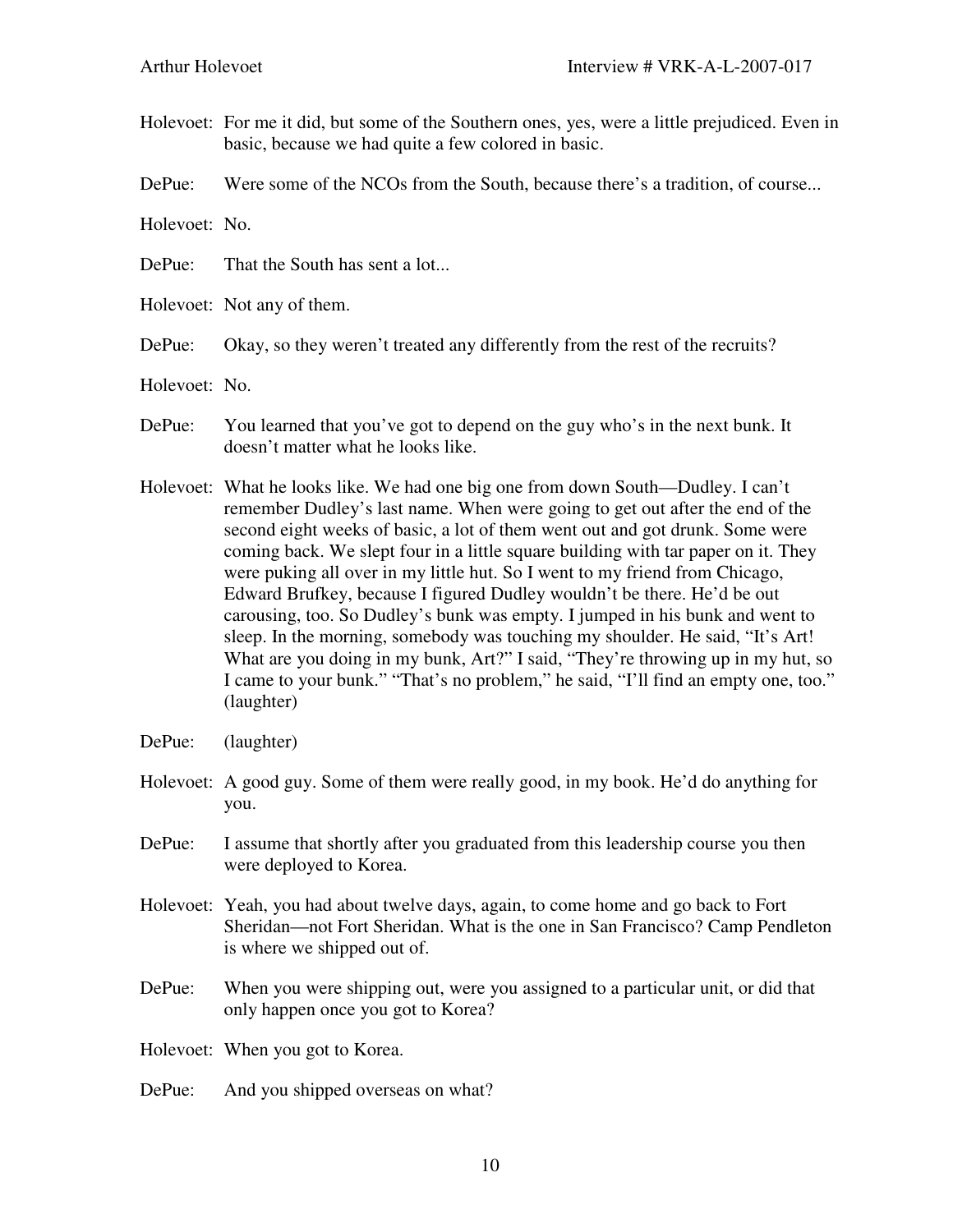Holevoet: The Gordon*.* 

- DePue: U. S. S. Gordon, which is just a troop transport?
- Holevoet: Uh-huh. Nice ship. I was lucky I worked KP.
- DePue: Why was that a lucky thing?
- Holevoet: Because you could eat more often and eat a lot of crackers that you weren't puking all the time.
- DePue: Does that suggest that it was a rough passage?
- Holevoet: It was a rough passage, and I—what do you say—I can't ride in the back seat of a car. I can't handle it. I can't swing in a swing at school. I got motion sickness; still got it yet today. I used to fly all the time and I took Dramamine.
- DePue: So you were one of the miserable people going on the...
- Holevoet: The bad part was, they didn't have no guards on ship. They said the night before we were going to sail, they needed men, and they wanted volunteers. Nobody would volunteer. They said, "You have to volunteer or we're going to have to pick somebody." So I volunteered. That was the wrong thing. Because the ship hits the dock and then goes back all night long. You know how sick I was by morning? That wasn't a wise volunteer, right? But you had your room and all of your gear already packed before the rest came on.
- DePue: So there were advantages to that.
- Holevoet: There were advantages.
- DePue: Where did you debark in Korea?
- Holevoet: First we went to Japan. We were in Japan six or seven days and then we got on a little ship, the Marine Adder. Dirtiest little tub I've ever seen. And from there we went into Pusan.
- DePue: Marine Adder?
- Holevoet: Uh-huh.
- DePue: A-d-d-e-r?
- Holevoet: I think so. I swore then I'd never get on that ship again in my life. But when I got ready to leave Korea, what was I boarding but the Marine Adder to come back to America.
- DePue: You said you debarked in Pusan, then?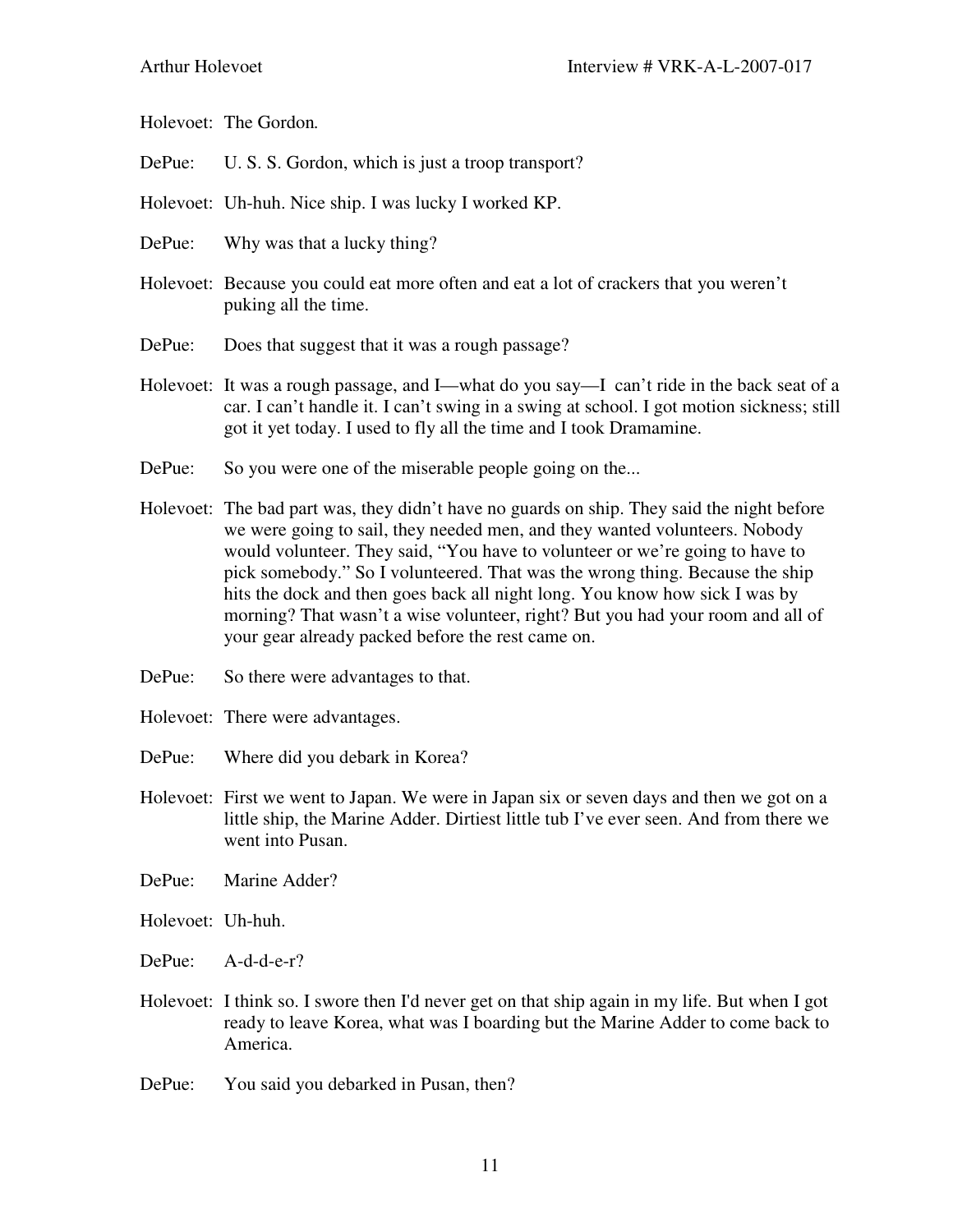| Holevoet: Yeah.                                 |                                                                                                                                                     |
|-------------------------------------------------|-----------------------------------------------------------------------------------------------------------------------------------------------------|
| DePue:                                          | Was it there that you found out what unit you were headed to?                                                                                       |
|                                                 | Holevoet: Uh-huh. You stayed overnight, I remember, in the barracks, and then the next day<br>you went by train to the 25th.                        |
| DePue:                                          | The 25th Division. Where were they at the time?                                                                                                     |
|                                                 | Holevoet: I don't know; wherever they were.                                                                                                         |
| DePue:                                          | In the line, though?                                                                                                                                |
|                                                 | Holevoet: In the line. They were supporting infantrymen then. I stayed there one or two<br>nights, when they place you then out in the gun section. |
| DePue:                                          | Okay, so you were with the 25th Division, but what company and regiment? You<br>mentioned Charlie Company of the 25th Anti-Aircraft Artillery?      |
| Holevoet: Right.                                |                                                                                                                                                     |
| DePue:                                          | That's correct?                                                                                                                                     |
|                                                 | Holevoet: You've got a little more to it. You want a little more?                                                                                   |
| DePue:                                          | Yeah. (He looks in his packet of official records.)                                                                                                 |
|                                                 | Holevoet: I had that little teeny card there I showed you, but I don't know where it got to<br>now.                                                 |
| DePue:                                          | That had the unit assignment on there?                                                                                                              |
|                                                 | Holevoet: It had where you belonged. It did for some reason. We'll see what this one says.<br>Sergeant                                              |
| Holevoet. It should say it on there too, right? |                                                                                                                                                     |
| DePue:                                          | I'm not as good at reading these DD-214s as I should be.                                                                                            |
|                                                 | Holevoet: You should be an old pro at that. I'll say that low. You notice that. Where did that<br>little card go?                                   |
| DePue:                                          | Okay, don't go too far.                                                                                                                             |
|                                                 | Holevoet: I can't go. That's right.                                                                                                                 |
| DePue:                                          | We'll find that out later, and we can correct the record after we find that out.                                                                    |
|                                                 | Holevoet: You didn't see it on here? You never did see it on here.                                                                                  |

12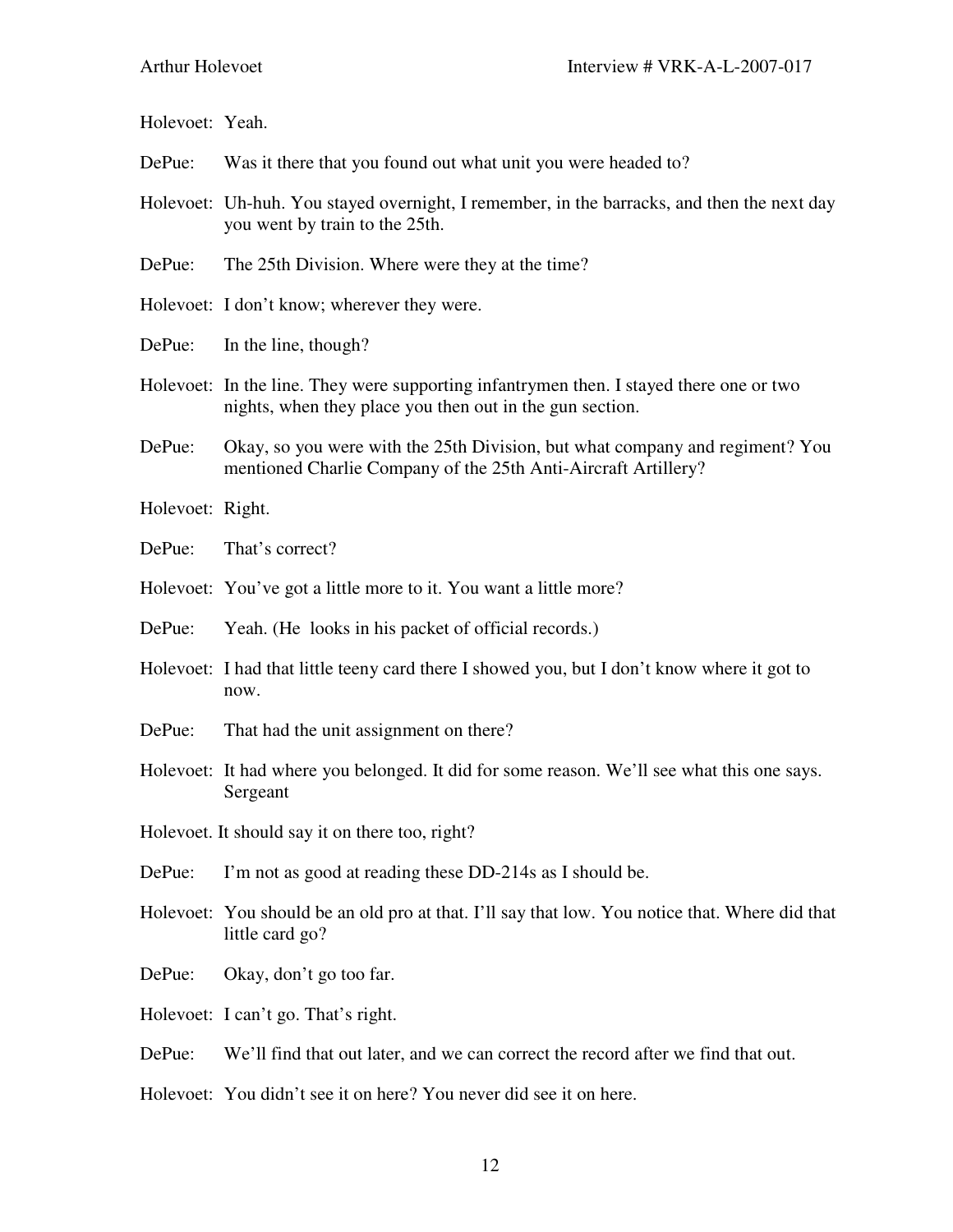- DePue: Again, what you had told me before was Charlie Company of the  $25<sup>th</sup>$  Anti-Aircraft Artillery...
- Holevoet: It should be Battalion BN, and then SP in parentheses. I noticed that last night. See, I check things out? See what you made me do?
- DePue: That's good. And SP stands for Self-Propelled.
- Holevoet: Right.
- DePue: Which, in Army parlance, means tracked vehicles, right?
- Holevoet: Right.
- DePue: So what did the unit basically consist of? Was it Quad .50s on tracks?
- Holevoet: Yeah, uh-huh, and only three tanks.
- DePue: With the 37mm gun on it?
- Holevoet: Uh-huh.
- DePue: That was pretty much it.
- Holevoet: Yeah. I didn't know they existed until I went there and we had tours. You didn't get told a lot, and I didn't ask a lot of questions. I just did what I was told.
- DePue: When you arrived at the front were you still a private?
- Holevoet: Right.
- DePue: And they don't tell you a lot, do they?
- Holevoet: No. They just showed me that I was a gunner and how I had to take care of two of the Quad .50s, right? I was a left side gunner.
- DePue: Are there two gunners per Ouad .50?
- Holevoet: Right. One mans two on the right side; one mans two on the left side.
- DePue: Oh, okay. I thought all four worked in conjunction, though.
- Holevoet: They can, but you have to put ammo in them.
- DePue: That was your job, to keep the ones on the...
- Holevoet: Left side.
- DePue: Left side armed.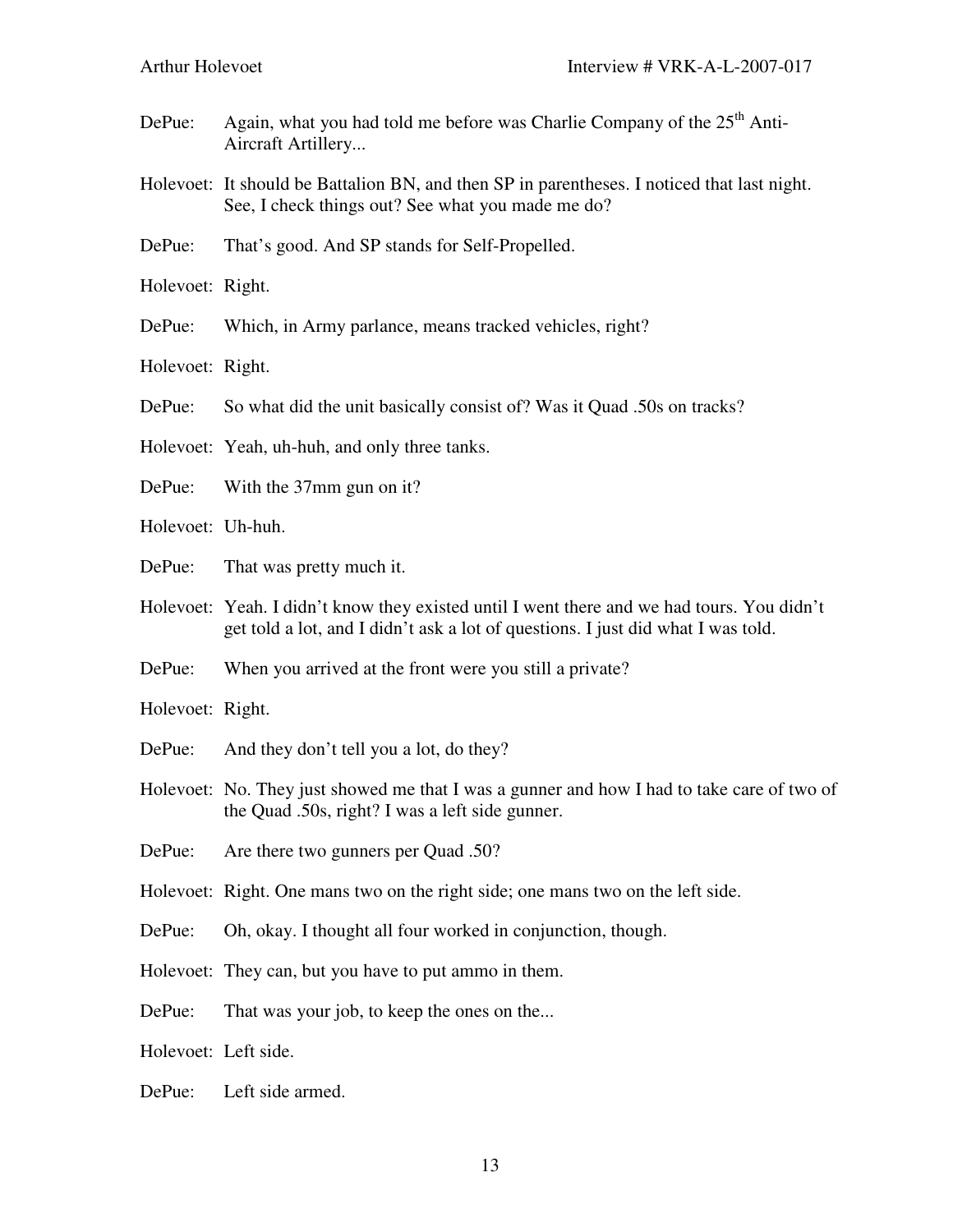| Holevoet: Uh-huh. |                                                                                                                                                                                                                                                                                                                                                                                                                                                                     |
|-------------------|---------------------------------------------------------------------------------------------------------------------------------------------------------------------------------------------------------------------------------------------------------------------------------------------------------------------------------------------------------------------------------------------------------------------------------------------------------------------|
| DePue:            | Do you remember your first day up at the front?                                                                                                                                                                                                                                                                                                                                                                                                                     |
|                   | Holevoet: No, maybe some later.                                                                                                                                                                                                                                                                                                                                                                                                                                     |
| DePue:            | Anything that really sticks in your mind while you're with that gun section?                                                                                                                                                                                                                                                                                                                                                                                        |
|                   | Holevoet: No. It was good, because every gun section had a sergeant leader. I can't get my<br>book right. I've got a half-track drawing and who all was there. Every two tracks<br>had a section leader. That was generally a master sergeant or three<br>rockers. [insignia indicating rank] That one was from Virginia, right next on a<br>pedestal to God for me. Such a damn good guy. He stayed with us, too. We had<br>two tents with three men in each tent. |
| half              |                                                                                                                                                                                                                                                                                                                                                                                                                                                                     |
|                   | Holevoet: Middle or end of May.                                                                                                                                                                                                                                                                                                                                                                                                                                     |
| DePue:            | How much action was going on at that time at the front, at least where you were?                                                                                                                                                                                                                                                                                                                                                                                    |
|                   | Holevoet: We never fired. Like I said, the whole time I was on my half-track. The day I left,<br>they fired that night the first time.                                                                                                                                                                                                                                                                                                                              |
| DePue:            | Okay, and you were with the half-track about a month.                                                                                                                                                                                                                                                                                                                                                                                                               |
|                   | Holevoet: A month, five weeks, somewhere in there.                                                                                                                                                                                                                                                                                                                                                                                                                  |
| DePue:            | Okay. So it was generally pretty quiet.                                                                                                                                                                                                                                                                                                                                                                                                                             |
|                   | Holevoet: No, it wasn't quiet, because we had a lot of incoming day and night.                                                                                                                                                                                                                                                                                                                                                                                      |
| DePue:            | Oh! Mortars and artillery?                                                                                                                                                                                                                                                                                                                                                                                                                                          |
|                   | Holevoet: More mortars.                                                                                                                                                                                                                                                                                                                                                                                                                                             |
| DePue:            | Were there Chinese on the other side?                                                                                                                                                                                                                                                                                                                                                                                                                               |
|                   | Holevoet: I don't know who was firing. Yes, the Chinese had been with the Koreans long<br>before that.                                                                                                                                                                                                                                                                                                                                                              |
| DePue:            | In a classical sense you're in an anti-aircraft unit, so your mission is to fire on any<br>enemy aircraft. Did you have any expectation of seeing any enemy aircraft?                                                                                                                                                                                                                                                                                               |
|                   | Holevoet: We didn't fire a lot on aircraft. You fired more ground support for the infantry<br>that was ahead of you. When I say ground support, that's when they know where<br>the troops—the enemy is—and you're firing on them.                                                                                                                                                                                                                                   |
| DePue:            | So your section had to be very close to the front lines?                                                                                                                                                                                                                                                                                                                                                                                                            |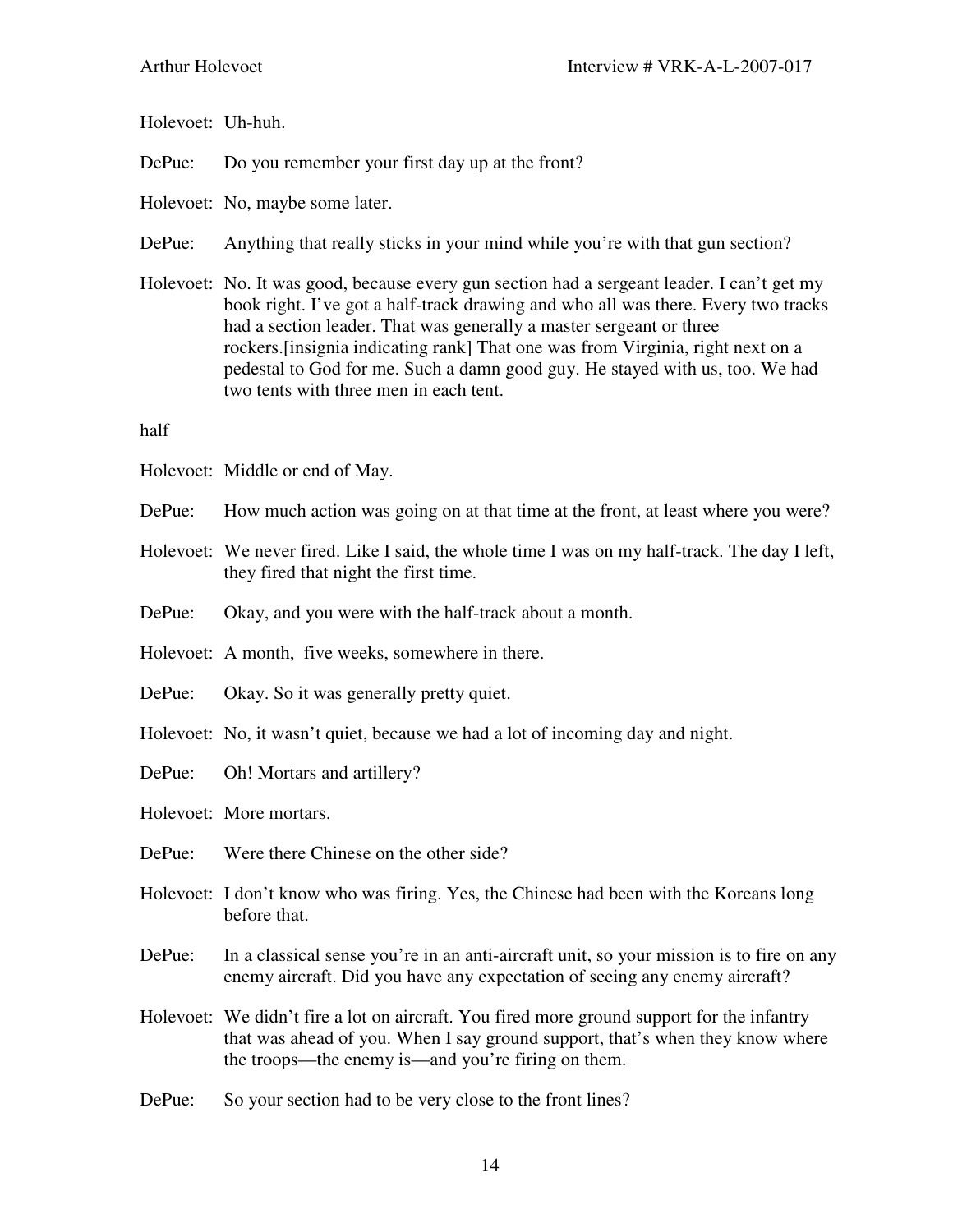- Holevoet: Yes, we ate with the infantry. I was there probably a week or ten days, and we had to walk probably between a half mile and a mile to where we ate. We didn't eat with the  $25<sup>th</sup>$  Division, I don't think.
- DePue: Do you remember who you were eating with?
- Holevoet: No, I don't know. I could have been eating maybe with the  $25<sup>th</sup>$  Division infantry. But that's where they met. They had probably all of your stuff out. They didn't cook it there. On about day eight or ten, you're walking on top of the rice paddies because you don't want to be down in the mud and slush with the rice and the water. About five men ahead of me, rounds are coming in all the time. But you get used to that after a week or so. One came in, and it just hit right on the ledge where everybody's walking. About five men ahead of me just blew all apart. I never saw anything like it. You couldn't find nothing but body parts floating in the rice paddies on both sides: a big gap on the little trail we were walking. But you always had a sergeant walking with you to control you so you didn't run away, I call it. He could really scream; "Just keep moving! Jump over the pit!" On to the next to keep going to eat. So we had to go eat, and we sit down. I wasn't good, but I wasn't bad. Many were giving over, I hadn't yet. But they said you had to go in line and get your food, you had to eat, because that's why you were here. So I went and got my food and a lot of the other ones did, too. But I don't think anybody ate. I ended up with the rest—giving over.
- DePue: "Giving over," you mean throwing up?
- Holevoet: Throwing up. It's the first time I've seen anybody get killed. It's a little different. And the rounds: they're still coming in where you're sitting and eating.
- DePue: And you're closer to the enemy now than you were when you started.
- Holevoet: Right. (laughter)
- DePue: How far back were your gun positions from the front lines, do you think?
- Holevoet: Somewhere a half mile to a mile.
- DePue: That far back. So the range of the Quad .50s is substantial, then?
- Holevoet: Yeah. But we just wanted to get ahead of the infantry and stop ones that were advancing.
- DePue: You only needed to fire a couple hundred yards beyond the front lines, then, to be effective?
- Holevoet: Yeah.
- DePue: Okay. Let's focus on what happened to the folks you left behind. You said they fired the Quad .50s the day you left. What was going on then?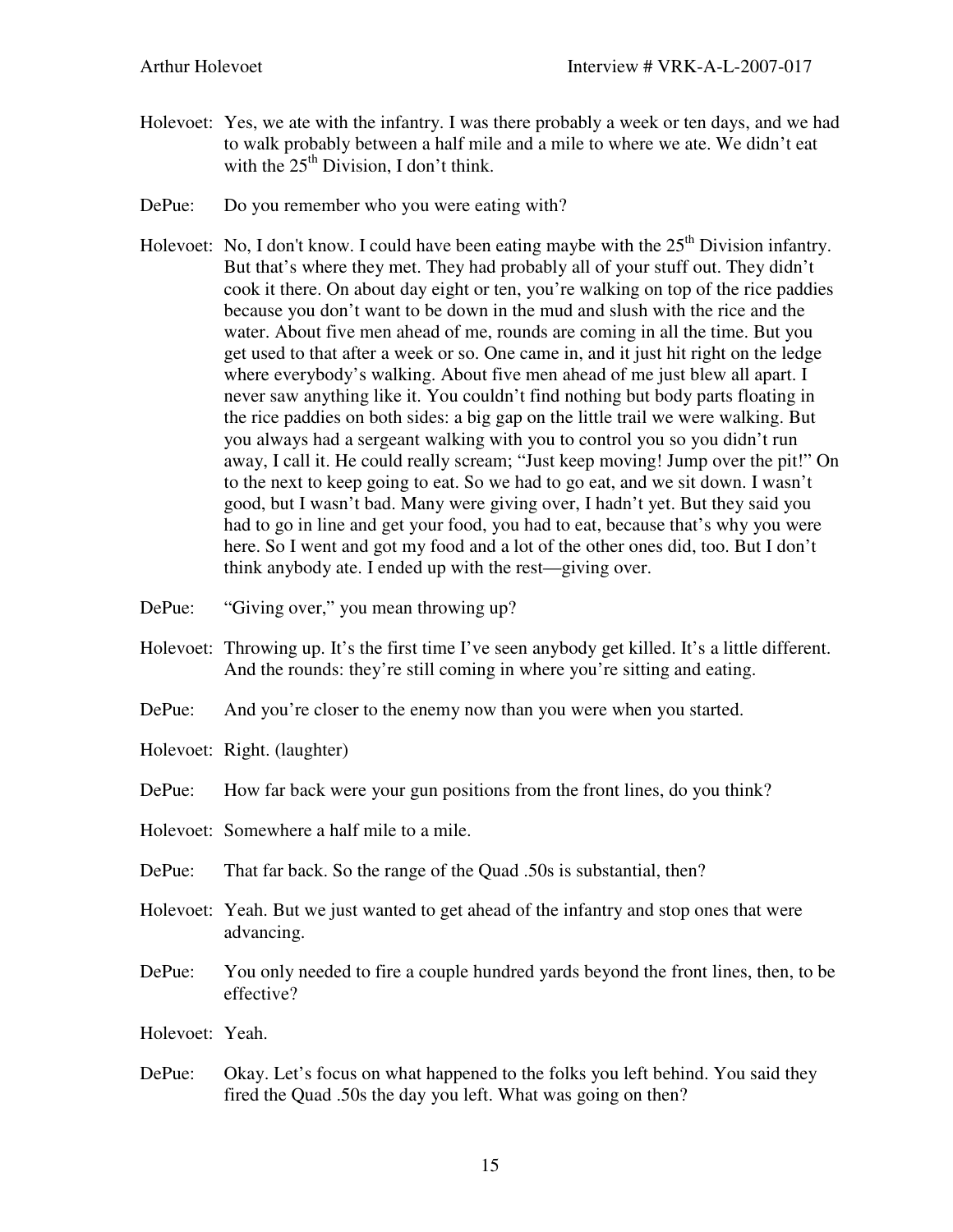- Holevoet: Our half-track wasn't running smooth—the motor. [a vehicle with tires on the front axle and tracks on the rear] The mechanics were coming out from the motor pool, and when they were out, they said they'd pick me up. That's when they called and said, "Don't tell him that. Ask him if he wants to come in to tight, that we're sending somebody from the motor pool out. They'll be there in an hour to fix the track. Have him ready and they'll bring him back in while your track is getting fixed. So I picked up just a little bit of stuff, because I figured I wasn't going to be there long, and I left. The mechanic went to work on the track to get it running. A round come in and killed him. My best friend then on the gun section was Beham, was his name, Louis.
- DePue: What was his name?
- Holevoet: B-e-h-a-m. Okay, he came in as Louie Beham. And then his mother was sending information. I was trying to find him, because Louis Beham didn't show up to be drafted. He went by his nickname.
- DePue: Confused because of Louie instead of Louis?
- Holevoet: Uh-huh. All records said Louie, which Louie really wasn't his name. His real name was Louis, and I forget his middle initial.
- DePue: Is it L-e-w-i-s, or is it L-o-u-i-s?
- Holevoet: Louis? I don't remember. A nice guy. Him and I were called two farm kids, right? (laughter) And the same age.
- DePue: What happened to them that day, then?
- Holevoet: He would tell me how bad it was to see that guy blew up.
- DePue: It was only the mechanic who was injured in that?
- Holevoet: Killed, uh-huh. In my book, there, I've got the things. I was at the battalion when they held the special service for him at the battalion.
- DePue: Were you driving back towards the battalion at the time that round hit?
- Holevoet: Uh-huh. We didn't know it, but when we got to battalion, then you knew it already, that our half-track had been hit.
- DePue: Your half-track was out of action permanently, or...
- Holevoet: Yes. DePue: If it hadn't been for that decision, huh?
- Holevoet: I didn't make the decision. They did.
- DePue: Let's talk about why that decision was made. Why were you moved to the supply section?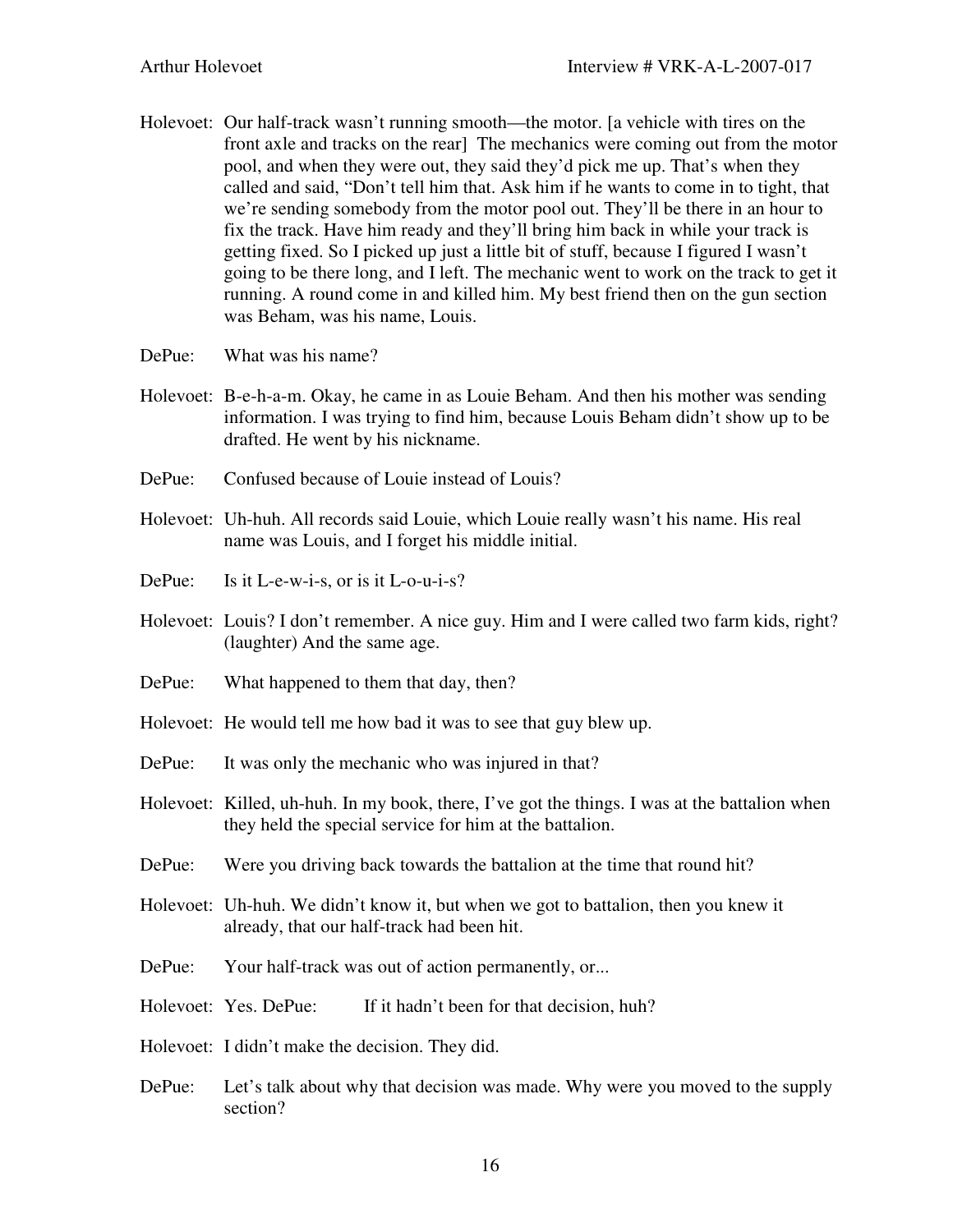- Holevoet: When I went in, I said that I wanted to stay there and type. They said that they didn't need a typist.
- DePue: When you went in?
- Holevoet: When I got to the battery in May, before I ever went to the gun section, they said they didn't need a typist. They needed more men out on the gun sections. So I didn't question that. Then just before, they called once. The sergeants always answered the phone. We had two of them out of six men. A private didn't answer the phone. They said, "They want you to come and type in the headquarters; they want to talk to you." I said, "I don't want to talk to them. Tell them I don't want to leave my gun section." So I never talked to them and I want to say it was a week later, they called again. They said, "We want to talk to him." I said, "No, I'm not even coming to the phone," which I didn't. But then it was only three days later when they said, "He'll be ready in an hour."
- DePue: Your sergeants obviously didn't want to lose you. They were all in support of you staying right there in the section. Why did you, when you first arrived, say that you wanted to type?
- Holevoet: I figured that it was better than being on line. (laughter)
- DePue: (laughter) You were right about that. Where does a farm kid learn how to type?
- Holevoet: I was signed up my senior year to take art. I like art. My mother said, "You can't take art. You have to take typing. It's more useful." My mother's thinking to school changed my classes I was taking. So I took typing. I passed, but just enough. I think you had to get thirty-five words per minute and I got thirty-six. I typed very accurate but not very fast. But even back in '50, there weren't too many that typed.
- DePue: Not guys, at least.
- Holevoet: No.
- DePue: And every first sergeant, every supply sergeant needs somebody who can type.
- Holevoet: Right. (laughter)
- DePue: You probably had no idea, when your mom forced you to take typing, what that impact would be.
- Holevoet: No. That ended up good in the end. (laughter)
- DePue: Okay. What, exactly, then did you do when you went back to perform that duty?
- Holevoet: They said I'd stay from three weeks to a month or more. I was just typing everything new—little slips like I was in an inventory book for what was in the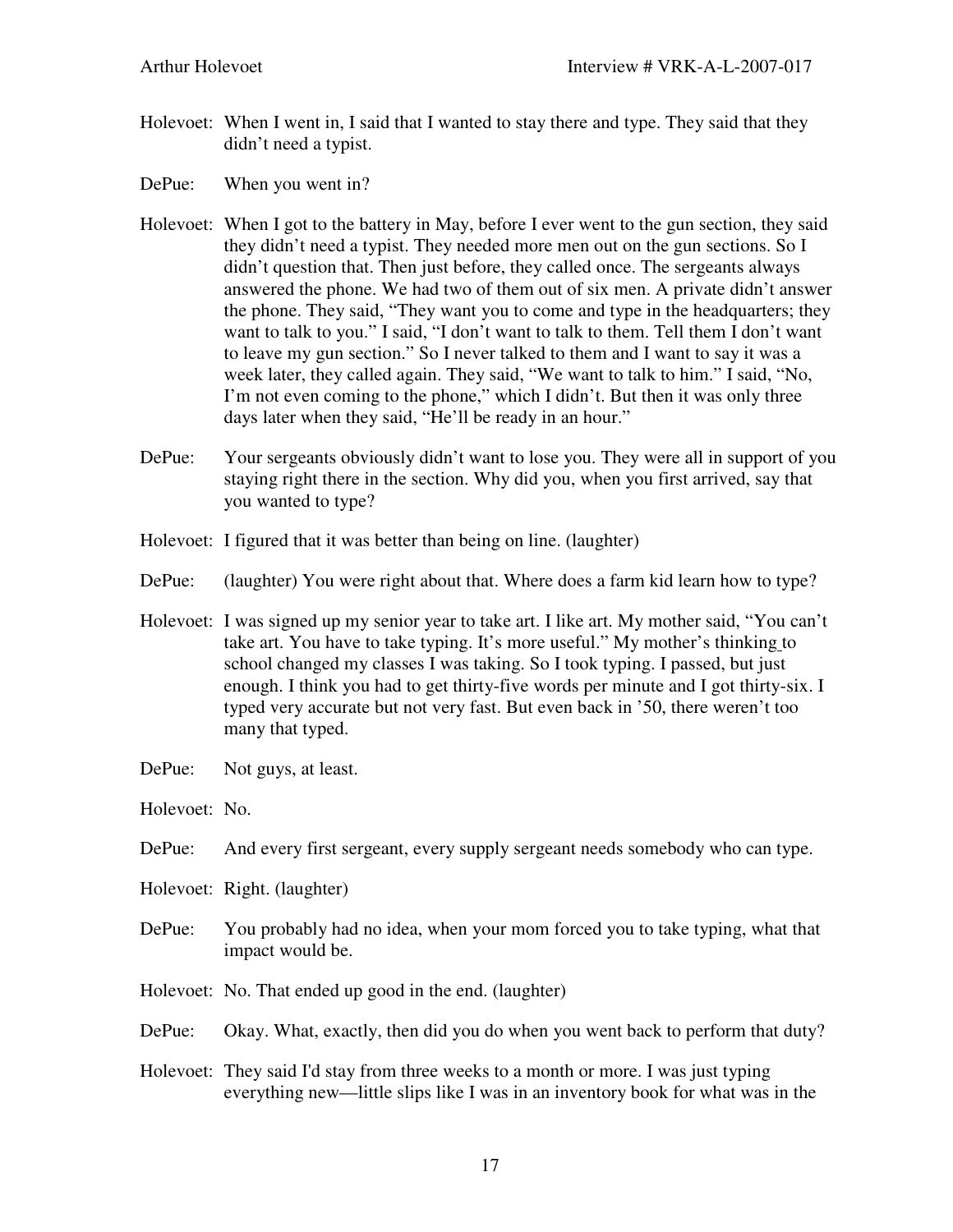battery. Like, how many half-tracks, how much ammo, everything. What the kitchen had. Everything had a little page and you had to type a whole new page, because we're starting a whole new book.

- DePue: So you were working with the supply sergeant, then?
- Holevoet: Or working for him, right? (laughter)
- DePue: And how long were you doing that?
- Holevoet: I did it until probably the week when the Korean War was ending.
- DePue: Which would mean about...

Holevoet: The end of July.

- DePue: About a month, then.
- Holevoet: Uh-huh, or a little more. They said, "You're done typing." Yes, I had typed everything they needed. Everything was transferred from the original book to a new book. We had two books, really. They said, "You can go back to the gun section if you want to, now, because you like your gun section." I said, "I'm not too bright, but I think I'll stay here, right?" (laughter) They told me then, if I stayed, I'd be supply clerk. When the supply sergeant rotated, I'd take his job.
- DePue: Was your unit in the line that whole time?
- Holevoet: Yeah.
- DePue: Okay, so even when the war ended...
- Holevoet: But the infantry wasn't, from the  $25<sup>th</sup>$  Division. They pulled the infantry off.
- DePue: Oh, okay.
- Holevoet: And they pulled them off shortly after I came back to start typing. Then the Marines were on line as infantrymen, and we supported the Marines.
- DePue: The  $1<sup>st</sup>$  Marines, then? It had to be.
- Holevoet: I don't know. They were something else.
- DePue: That would make a lot of sense from what you'd talked about. I was looking at the map and couldn't find the 25th. But I saw the 1st Marines there.
- Holevoet: Okay, we were supporting them.
- DePue: I was looking at a particular date when the 25th had already come off line. But the war's ended, so there's nobody firing in either direction by that time?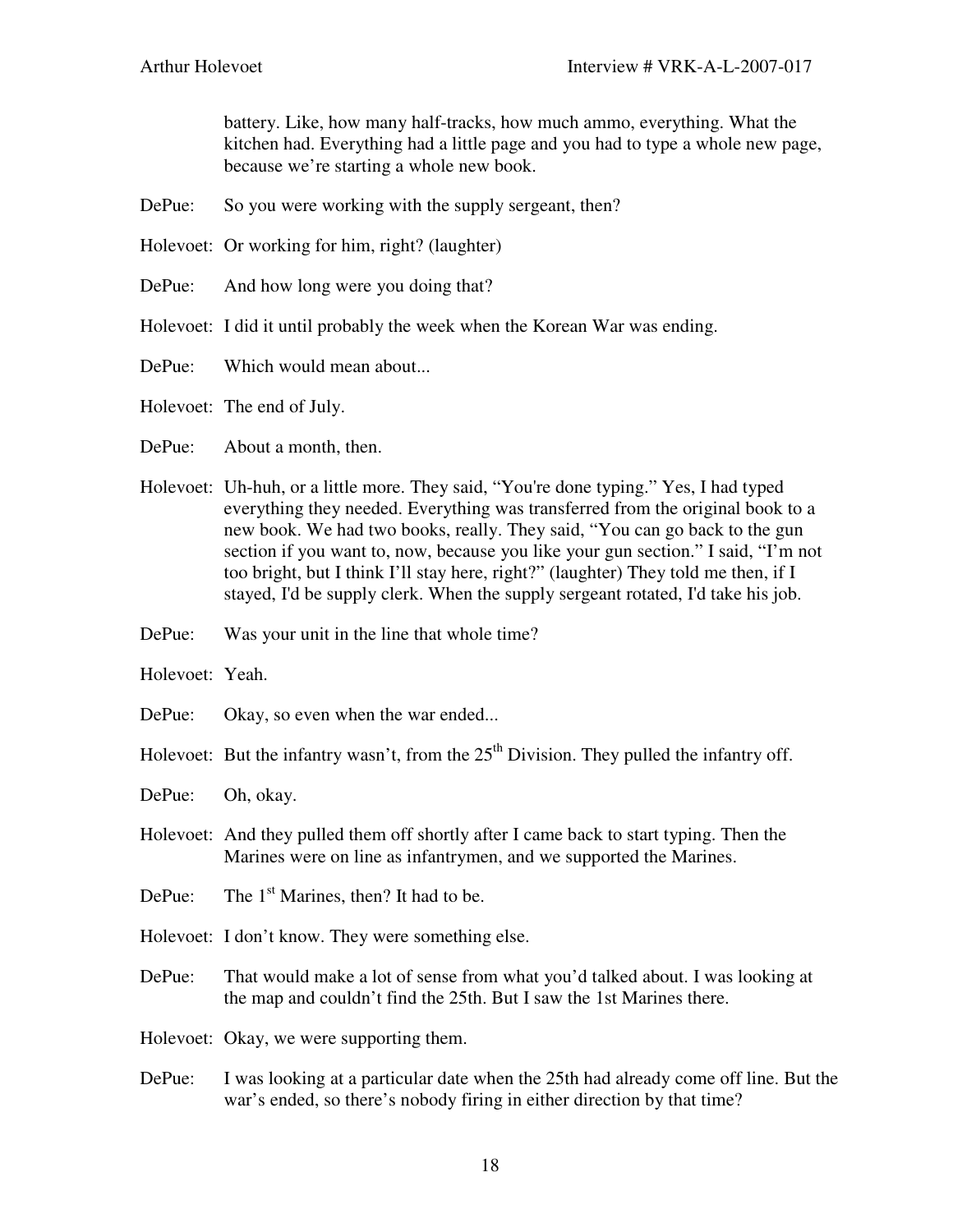Holevoet: The last week they fired, I want to say, four days—day and night.

- DePue: I think it was the twenty-seventh of July that the armistice was signed.
- Holevoet: Yeah, so it would have been about twenty-four, twenty-five, twenty-six, or else twenty-three, that we started firing day and night.
- DePue: Why all the firing right before the Armistice is signed?
- Holevoet: America wanted to use up all their ammunition, what I was told as a supply clerk. Because in the supply tent, four people slept: the supply sergeant, I, the jeep driver for the battery commander, and the ammo man. One corporal had been in the Army for a year or two and kept getting busted. He got busted when I was there, too. Back to private, as low as you can go. Because they caught him out with a Korean prostitute. They didn't really catch him, but he hit the pimp alongside the head with a scoop shovel and almost killed him. That's not a good thing.
- DePue: Say that again?
- Holevoet: He hit the pimp...
- DePue: Oh, okay.
- Holevoet: With a scoop shovel. (laughter)
- DePue: Okay. I won't tell you what I thought I heard. Nobody was crying too much about the pimp, though, were they?
- Holevoet: No, they weren't. Oh, yes. He was hurt, and the Koreans were complaining that an American had hit him.
- DePue: Do you recall the attitude of yourself and the rest of the troops as the war was coming toward an end?
- Holevoet: No, I wouldn't say there was any relief. But in our half-tracks, we had ten Koreans. You only had one Korean in each half-track. There wasn't any of them on the half-track that I was. I want to think there were about ten or twelve of them.
- DePue: In your battery?
- Holevoet: Uh-huh. Then, when I took over as supply sergeant, we got a sergeant with three or four rockers as high as they could go in the Korean Army. He worked in supply with me. He'd go off to the different gun sections to see that his Korean counterparts were happy. (laughter) I mean, he outranked me, right? I was a corporal and he had three or four rockers. I can't remember him. But a nice guy. He and I really got along good.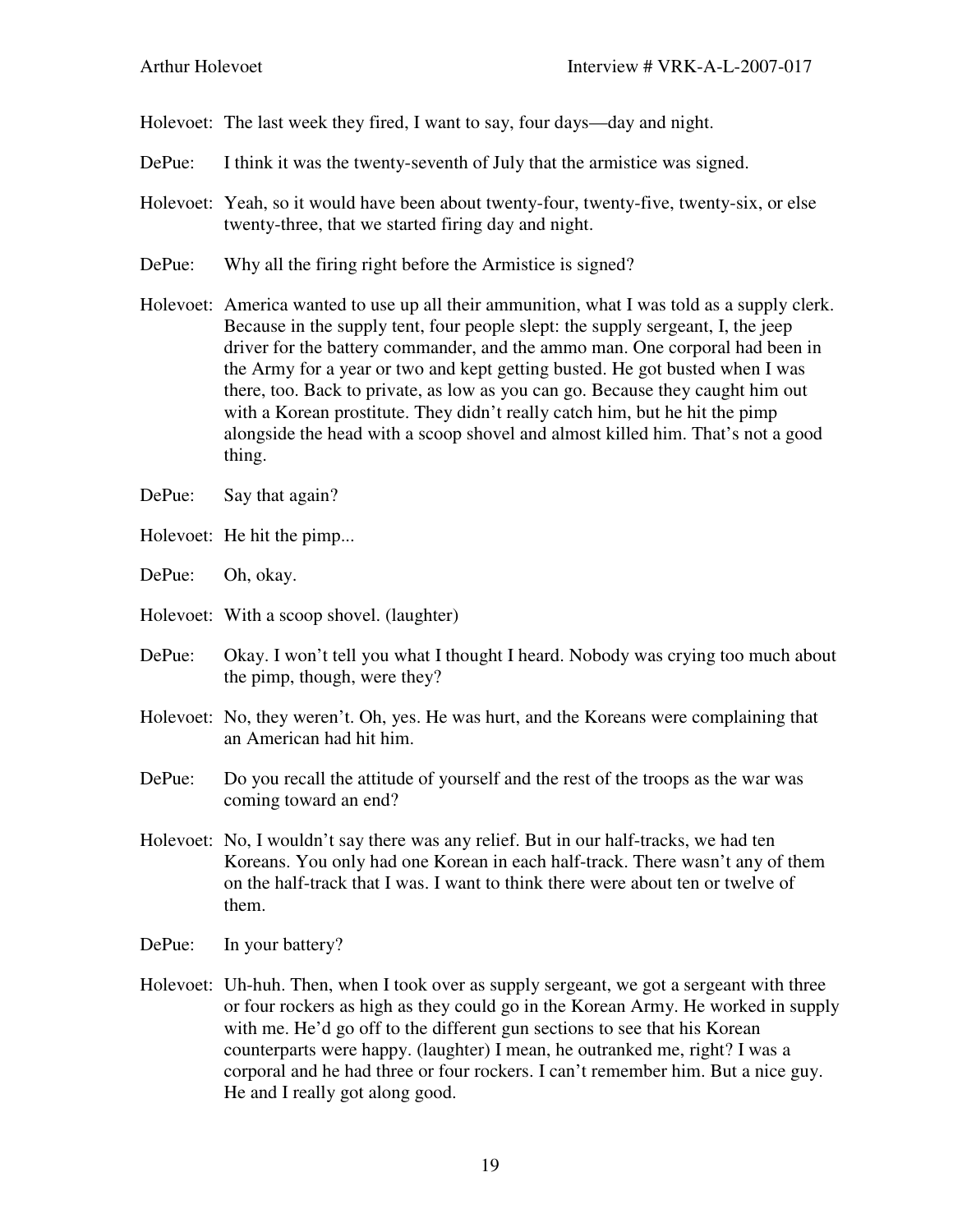DePue: As far as you and your buddies were concerned, it was a great thing that the Korean War was ending like it did?

Holevoet: Yes.

- DePue: Nobody was troubled that it was ending at...
- Holevoet: At a stalemate.
- DePue: At a stalemate, just relief that it was over. At the end of the war, you said that we were kind of emptying all of our rounds. Were the Chinese doing the same thing?
- Holevoet: About the same thing.
- DePue: So that was one heck of a firefight going on.
- Holevoet: Especially at night, because you've got so many tracers. The whole sky is lit up. Because even when I was on the gun section the first night, I just couldn't believe. Because we weren't firing. But they were firing back towards us. Then you'd have to get out of your tent, out of your cot, and go to your foxhole if they're firing.
- DePue: When you were back in the supply section, were you still within range of enemy artillery?
- Holevoet: Occasionally. Not very often.
- DePue: Only the bigger stuff—the longer rounds.
- Holevoet: The bigger stuff, once in a while one would come in. But after a while, as we said, you learn the whistle.
- DePue: When it comes in, did you just stay in your...
- Holevoet: But then we had our tents. The supply tent was dug in probably about four foot in the side of a mountain. But it was the rainy season then. You know what that's like? You woke every night, and your cot had sunk clear in the mud. Your butt and back was all wet from water and mud. So you took your cot out and tried to put boards and sticks to stay out of the mud for the next night. They said you had two pair of boots. Every morning you looked to see which is the less hairy one for today from mold?
- DePue: Not the best situation.
- Holevoet: It's not mother taking care of your clothes. (laughter)
- DePue: You're just hoping that you get a dry spell so that you can dry something out, huh?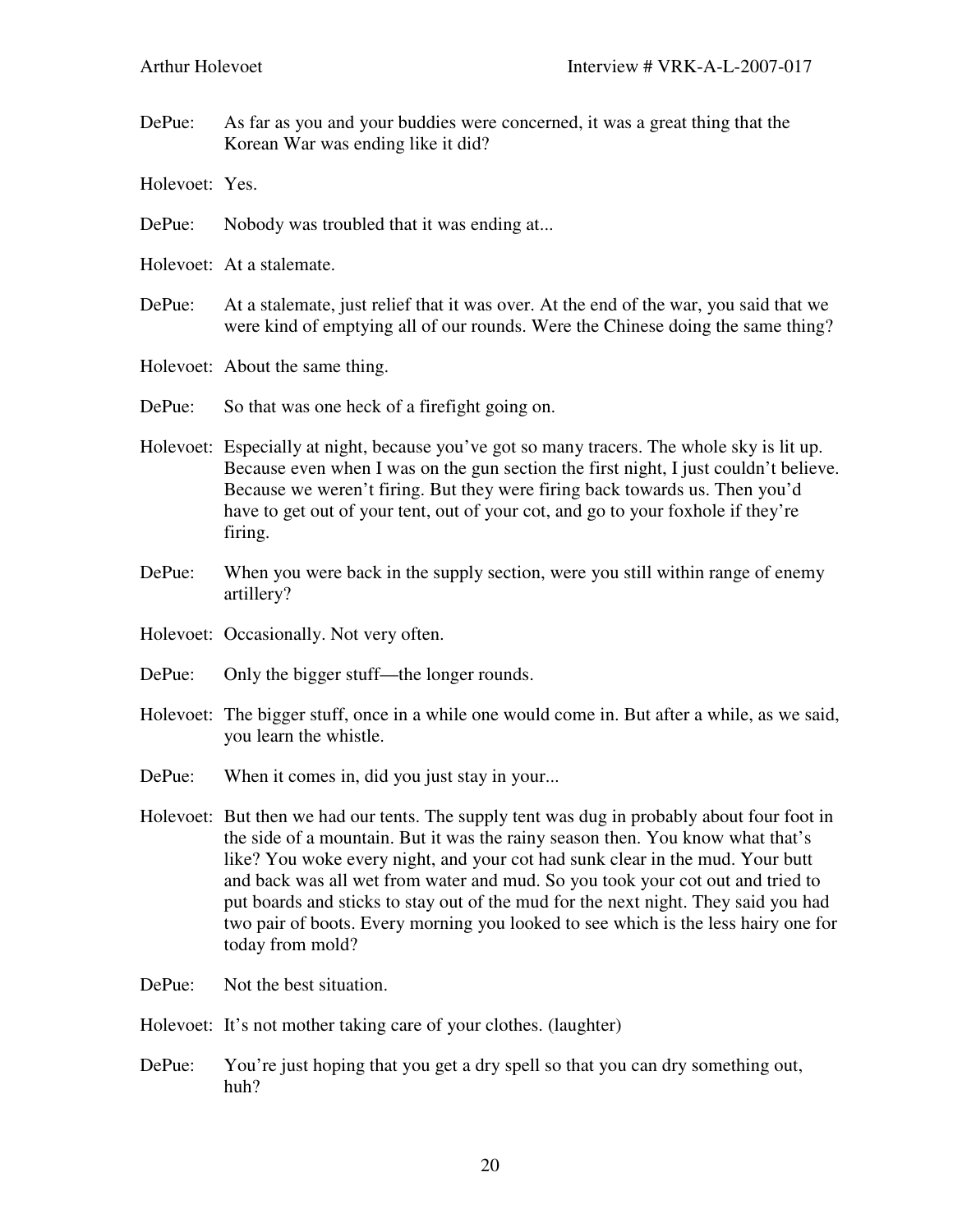Holevoet: Uh-huh.

DePue: What was the toughest part of your service in Korea, do you think?

- Holevoet: I can't say any of it was bad. Like I said, the day before I came in, we had a new battery commander. He was one that was through the rank commissioned. He came up from a private to a first lieutenant. A super fellow—a lot different than those that came from West Point. No comparison at all for compassion or anything.
- DePue: You didn't care for the ones who were West Point graduates.
- Holevoet: (exhales heavily)
- DePue: Or ROTC, or it was just the...
- Holevoet: ROTC and West Point. Isn't that about the same? I never heard of ROTC back then. West Point graduates we had.
- DePue: What did you think of the NCOs you had?
- Holevoet: They were all good. No trouble with any of them.
- DePue: A lot of them World War II vets?
- Holevoet: Yes. A lot of them had quite a bit of rank.
- DePue: By that time I would think they were carrying several rockers.
- Holevoet: But even the ones that came in that had the gun sections, especially. If you were the one that had overseen two Quad .50s, most of those had two rockers already when I came to. They came in as privates like I did, in a year's time.
- DePue: So people were moving up in rank pretty quickly, then?
- Holevoet: Yes. We had a clerk in the orderly room who came in at about the same time I did from Massachusetts. Not much use for him. I made corporal as soon as I took over the supply sergeant. When I took over I was a POC. The sergeant position. I never did make only the one rocker. Every time the battery commander would put me in, he would say, "Oh! You can't promote him again. I'm still a corporal, and I have two years of college. That's a farm kid with no college at all."
- DePue: The battery commander is worrying about getting the job done, more than that, I would assume.
- Holevoet: I was denied a couple or three times because of him speaking up. It's the first sergeant telling me this—a colored guy that was number one. (laughter)
- DePue: This other guy was the one that has two years of college?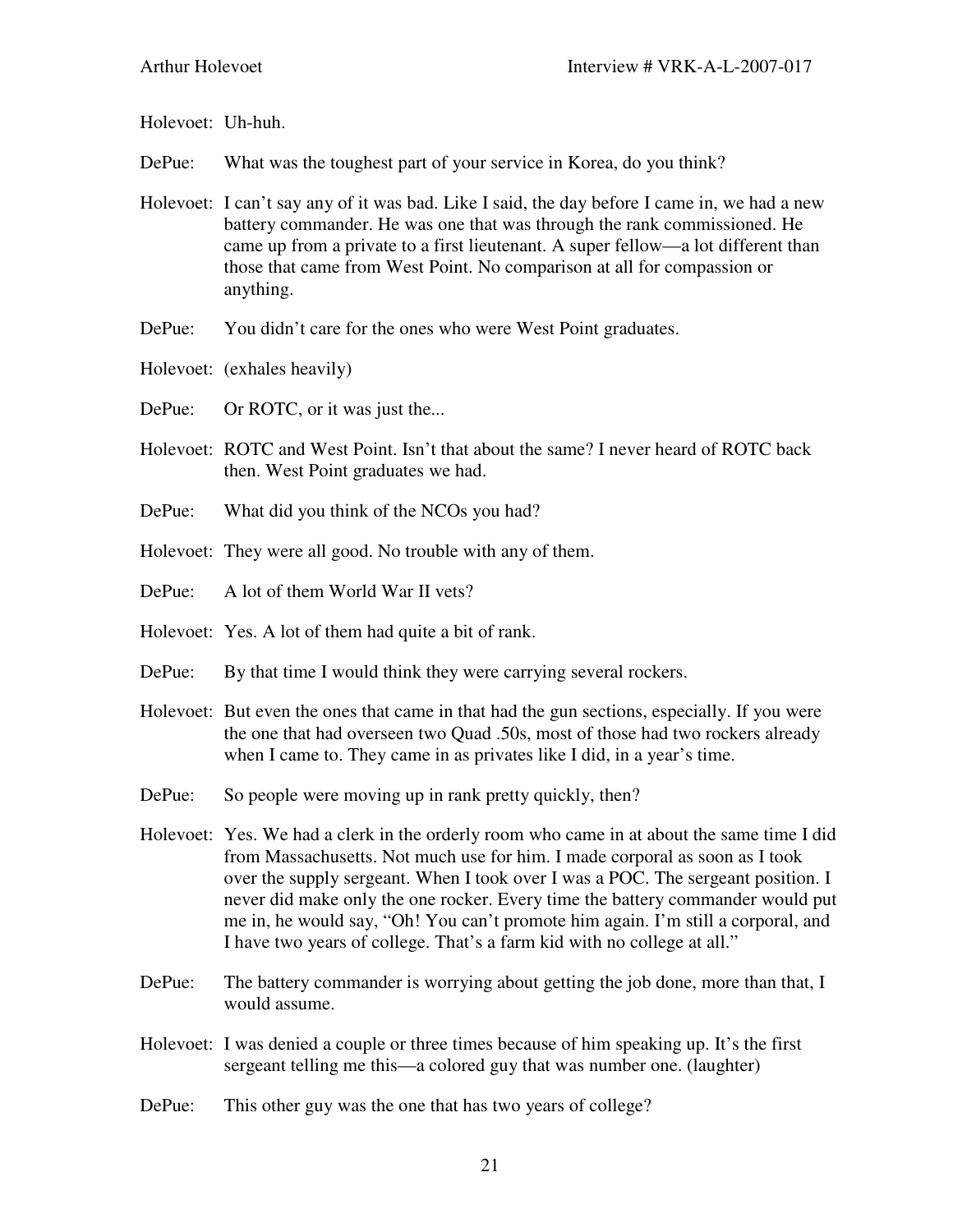- Holevoet: Uh-huh. He lorded that over everybody, because most of us didn't have any college.
- DePue: He moved up ahead of you, then?
- Holevoet: No. But he couldn't get any rank, because as supply clerk, the highest you can go is corporal. When the colored fellow came in about the time I did, they rotated them. He told the company commander that he should be first sergeant over all our company.
- DePue: He told the commander that?
- Holevoet: Uh-huh.
- DePue: Wasn't there already a first sergeant there?
- Holevoet: That one was rotating home.
- DePue: But there had to be other senior NCOs there in the unit.
- Holevoet: Yes. So he put him in. Then he made corporal before he rotated. He rotated a little ahead of me. When he got sergeant, he thought he was hot stuff. He had to show his sergeant stripes to me.
- DePue: But as a sergeant E5, he's not serving as the unit first sergeant, is he?
- Holevoet: Yes, he is. He was serving that as a corporal when he took over. It was probably illegal. (laughter)
- DePue: That doesn't make much sense at all.
- Holevoet: It was done so he could get rank. It was the only slot that was open.
- DePue: And the battery commander was all for that. He thought this was the right guy to do that.
- Holevoet: He did it, anyway.
- DePue: And you said before that you liked this battery commander.
- Holevoet: Yes, he was excellent. That was one poor choice. But we had other poor choices, too. Then we had a little guy from West Point or ROTC. He thought his girlfriend just looked like Audrey Hepburn. He was unbelievable. I couldn't stand him. But I didn't shower; I always just stayed and washed in a wash pan of warm water you got. Because if you went to shower, you rode about two miles on a dusty road in a two ton truck. Do you know what you looked like when you came from your shower?
- DePue: I have a real good idea.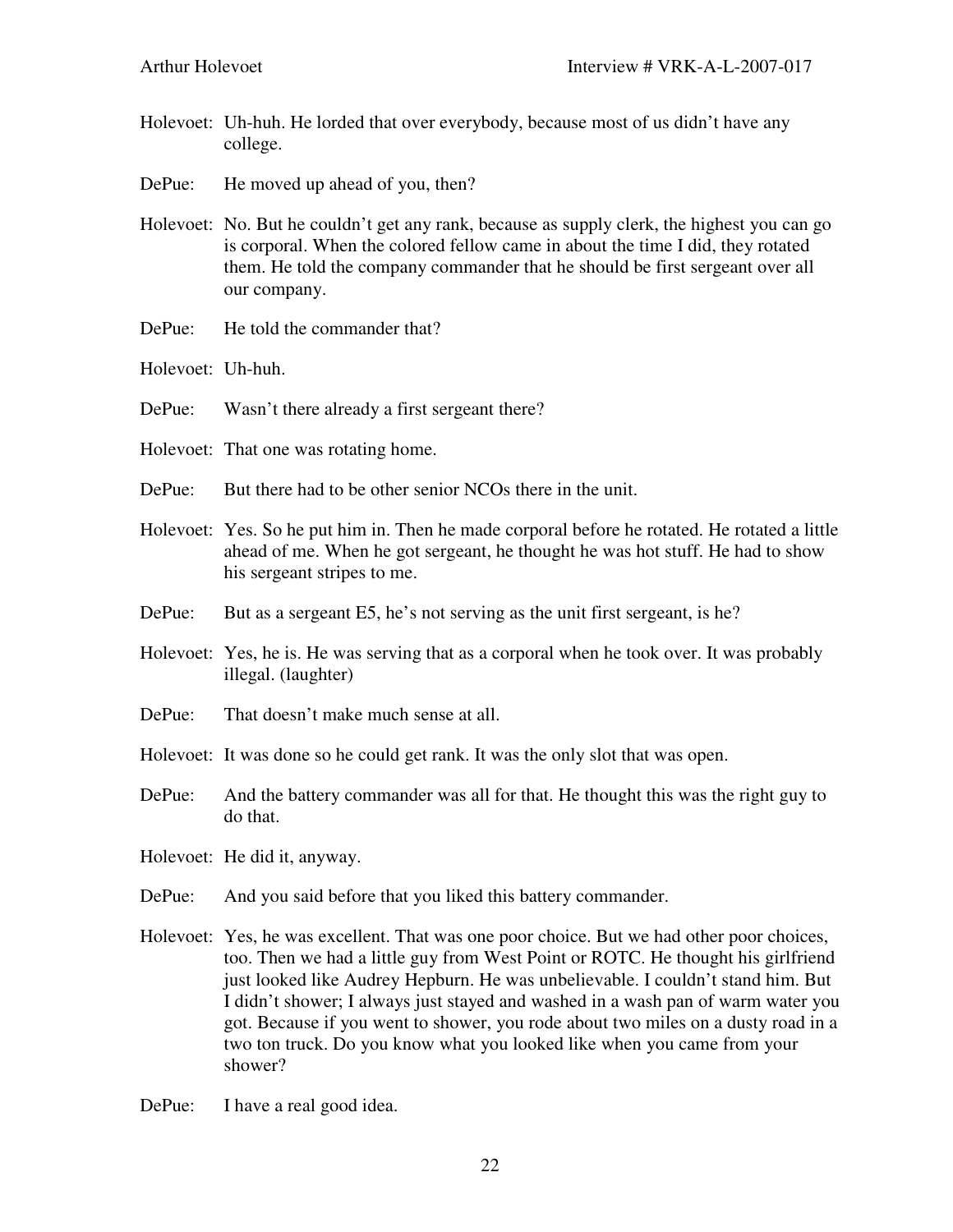- Holevoet: You were worse than when you went. One night he said, "I'll take you to shower with me, because you can never have time to go." But I said, "You're showering in the officers' shower at battalion, because I'd ride the truck then already. The supply sergeant would always go. I'd ride the two and a half ton truck to the battalion to get supplies. He said, "That won't hurt. There won't be any officers showering right at this time." I said, "But that's not going to be good." But he said, "I'm the one that's in charge. If you want to go, I'll let you go." Not being a wise choice, I went. We're showering and I heard people come in. I want to say one captain and two lieutenants. Our clothes was laying folded in my new two that we'd brought with us. They came in and showered with us. They didn't know no rank. As soon as they came in, I thought it was time for me. I thought I'd better go out and dress. I put my sergeant clothes on. But one of them came out and the first thing he screamed was, "We have a damn non-com showering with us! He's got sergeant stripes on!" Those others flew out of the shower naked to see that I wasn't an officer. (laughter)
- DePue: You didn't have a good experience with the officers that you ran into over there.
- Holevoet: I had a bad one, too, a little, because I had a clerk from Virginia that was my supply clerk. He just died two years ago of cancer out in Virginia. I went out; he came back to see me. We were really close. We spent ten months together. In the mess hall, you had a place for officers, and you had a table for the one rocker sergeant and above that I was, or regular men. He couldn't eat with me because he was only a corporal. If it went real late, we would go sometimes together, lock the supply room. If I sat the table with him, they'd stop clapping their hands, stomping their feet, "We have a sergeant sitting with us! We don't want that. He has his own place." I won't say what that did to me. (laughter)
- DePue: You were there from roughly May of '53 to about the same time, about August of '54?

Holevoet: Right.

- DePue: Most of the time you were in Korea, the war was over.
- Holevoet: Right.
- DePue: How different was your duty after the war ended, after the armistice?
- Holevoet: I was still clerk from when I came there, when the war ended in July, until I took over in early September as supply sergeant.
- DePue: September of '53.
- Holevoet: Right.
- DePue: But I liked it, because then the Korean farmers came out, planted the rice paddies and everything around us. You couldn't communicate good with them, but I liked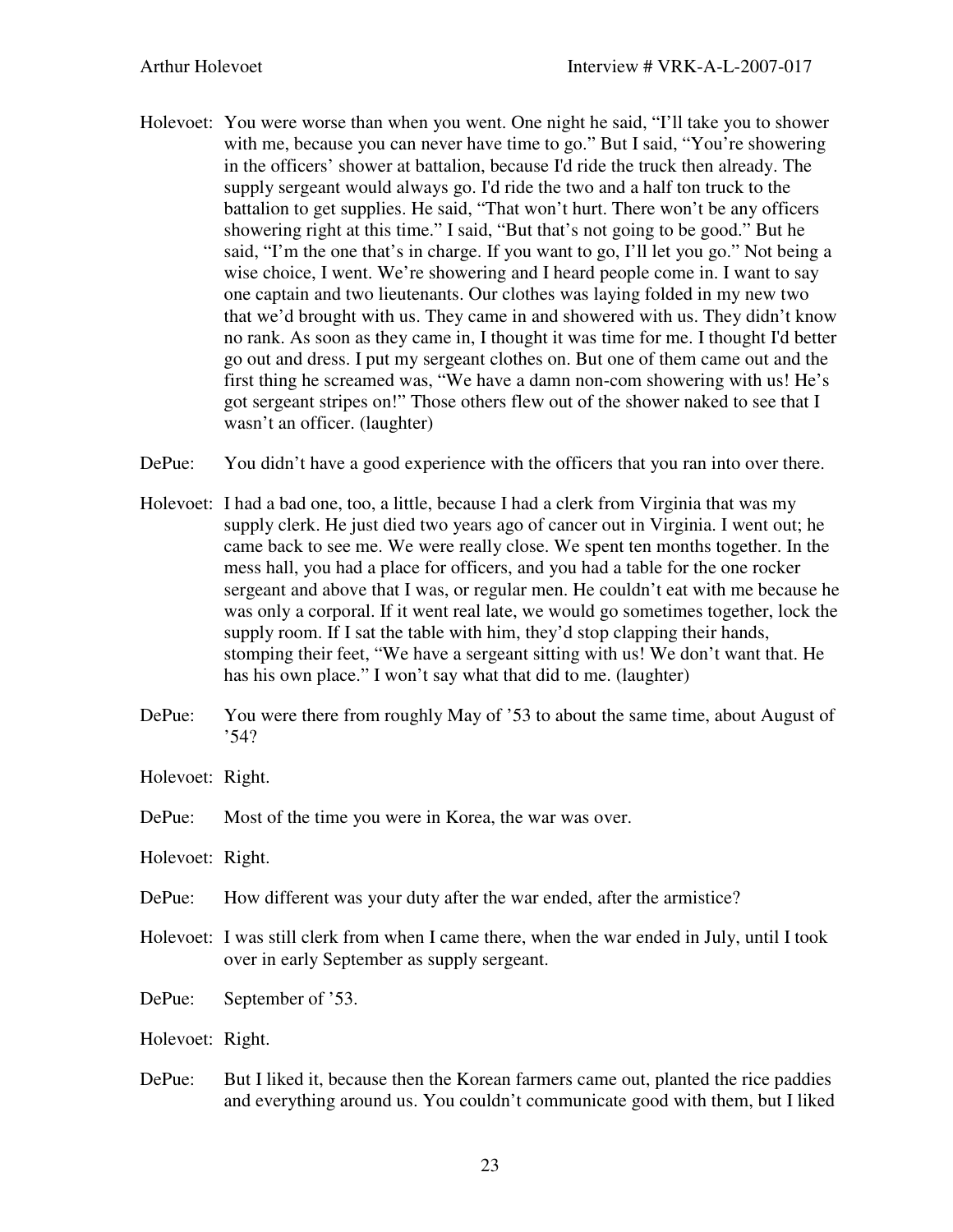to see them farm. I'd always go out and a lot of the men would shake hands with me when they're walking to their farm. Maybe that's because I'm a farm kid. (laughter) I don't know. No, I can't remember. It was later. It was the place where I came home from. And we changed then with the  $7<sup>th</sup>$  Division. In other words, they were moving where the  $25<sup>th</sup>$  Division was located, and we were going to their place. I had to go ahead to scout it out. I do remember that.

- DePue: Roughly when did that happen?
- Holevoet: I don't know.
- DePue: At that time, though, the  $25<sup>th</sup>$  came out of line, and your unit came out of line.
- Holevoet: And the 7th replaced it.
- DePue: Was your particular duties all that much different after you came out of line?
- Holevoet: No.
- DePue: I mean, a supply sergeant's job is a supply sergeant's job.
- Holevoet: And when I took over supply sergeant, I never pulled guard duty at all. Not even sergeant guard. Because we had probably between 20 and 30 tanks, or half-tracks. And they'd come in sometime around 10:30 at night. I was in bed ready. I got up, and they got whatever supplies they want that day. . During that whole time there, I never went to a USO show. Only one.
- DePue: Being a supply sergeant was good, but you were always busy and always expected to be available.
- Holevoet: Uh-huh. If I wasn't there, I had to have my clerk there. I did go Christmas of '53. Every Christmas Cardinal Spellman came to see the troops. I did go to see Cardinal Spellman.
- DePue: Really?
- Holevoet: Yes. And I stood in line. Got to kneel and kiss his ring.
- DePue: As a young Catholic kid, that was something.
- Holevoet: Yes, it was. I'd never seen anybody with that much rank.
- DePue: (laughter)
- Holevoet: But we never had a Catholic chaplain in the 25th Division, where I was. We always went to the church with the Marines.
- DePue: The Catholics did?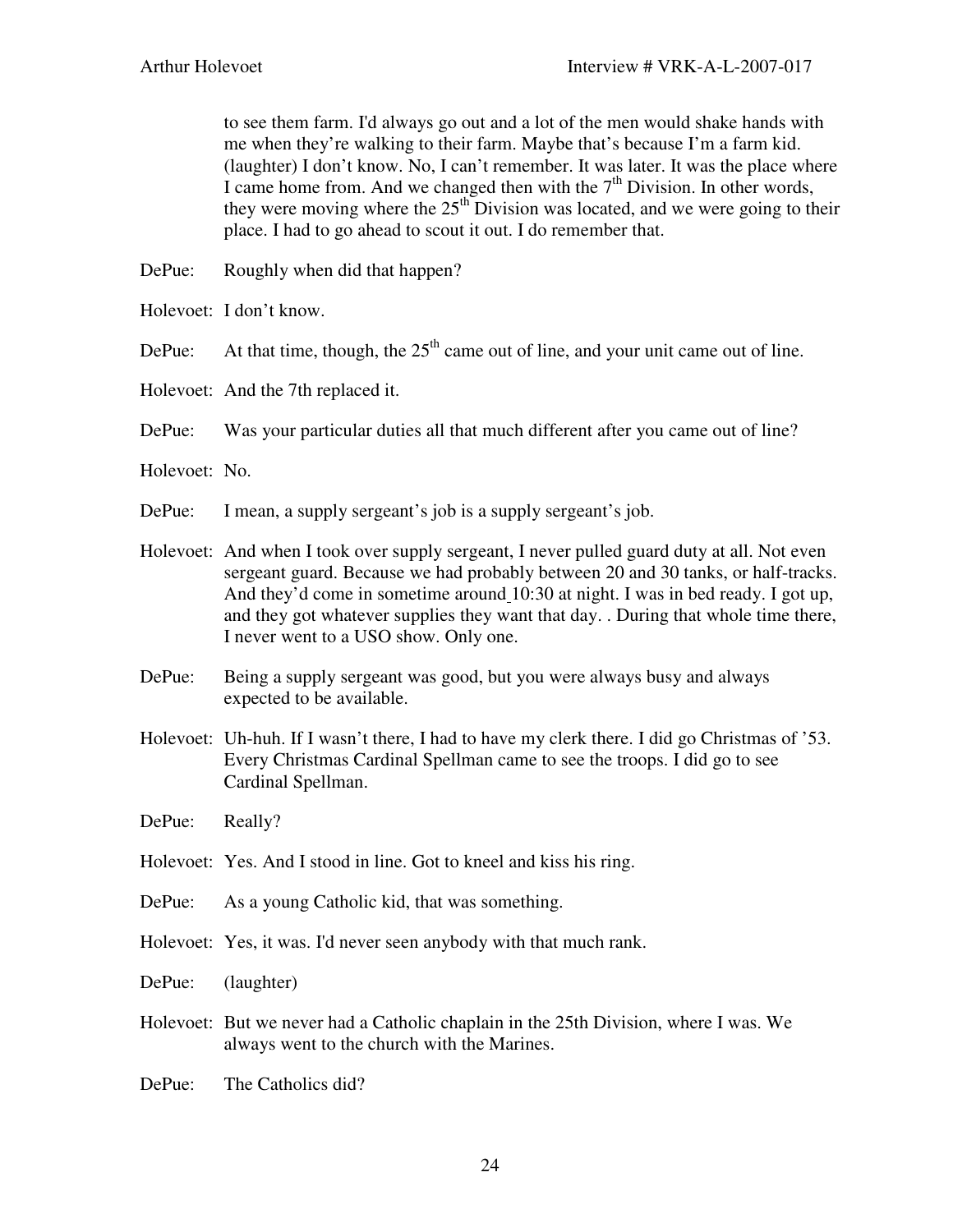- Holevoet: But there weren't many that went to church. Even when I was clerk, I went almost every Sunday. We'd two, three at the most. A lot at Christmas, we went to a Catholic Mass. We had a lot of Protestants, even, with us. (laughter)
- DePue: They had better food, or...
- Holevoet: No, this is just Christmas Mass.
- DePue: Did the Army do anything special for Christmas?
- Holevoet: They have a fantastic menu, if you call fantastic food looks good. I just went less than two weeks ago. Do you know where Milan is from here?
- DePue: Yeah.
- Holevoet: We go a lot to Milan's parades and stuff, and we go to their Legion, so I know where it is. With my Korean group here from the Quad Cities. They told us at our meeting last month that there was going to be a guy coming back, just up near Rockford, I can't remember the name of the little town. But he was going to give a talk, "To Iraq and Back". He had been there just a year. I went. I was the only Korean veteran there even from the Legion. I couldn't believe they could have such few people see him. I want to say twenty at the most.
- DePue: That's it.
- Holevoet: I was so disappointed for him. But I went early. First, I had went over to Davenport, Iowa to Field of Dreams for all the soldiers that had been killed in Iraq and Afghanistan since the start of the war in Afghanistan and Iraq.
- DePue: From Iowa.
- Holevoet: From all states, and every flag flying flew for forty different soldiers of the United States—of all fifty states. There were ladies there that walked you through all this. I didn't know; it's all from families. A lot of them are wives, mothers, fathers, mostly women backing this all up. They would tell you all about this as they walked you through with it.
- DePue: This is at the Field of Dreams location where they made the movie, and...
- Holevoet: That I don't know. It's a cemetery in Davenport, Iowa, behind Runge Mortuary. But I was impressed with what they have. The display. The things they did every night with them. But I couldn't stay at night because I wanted to be in Milan to meet this fellow. I was early in Milan and I was down here early. But I went to the Legion, and he came early and we talked. Before he went to Iraq, he had been to Korea. He could really talk to me. He said, "It's not as good as they tell you back here." He said, "There's never a day almost that there isn't an incident on the DMZ. [de-militarized zone] That somebody's trying to cross—a North Korean trying to cross into the South—and the Communists aren't letting them." They're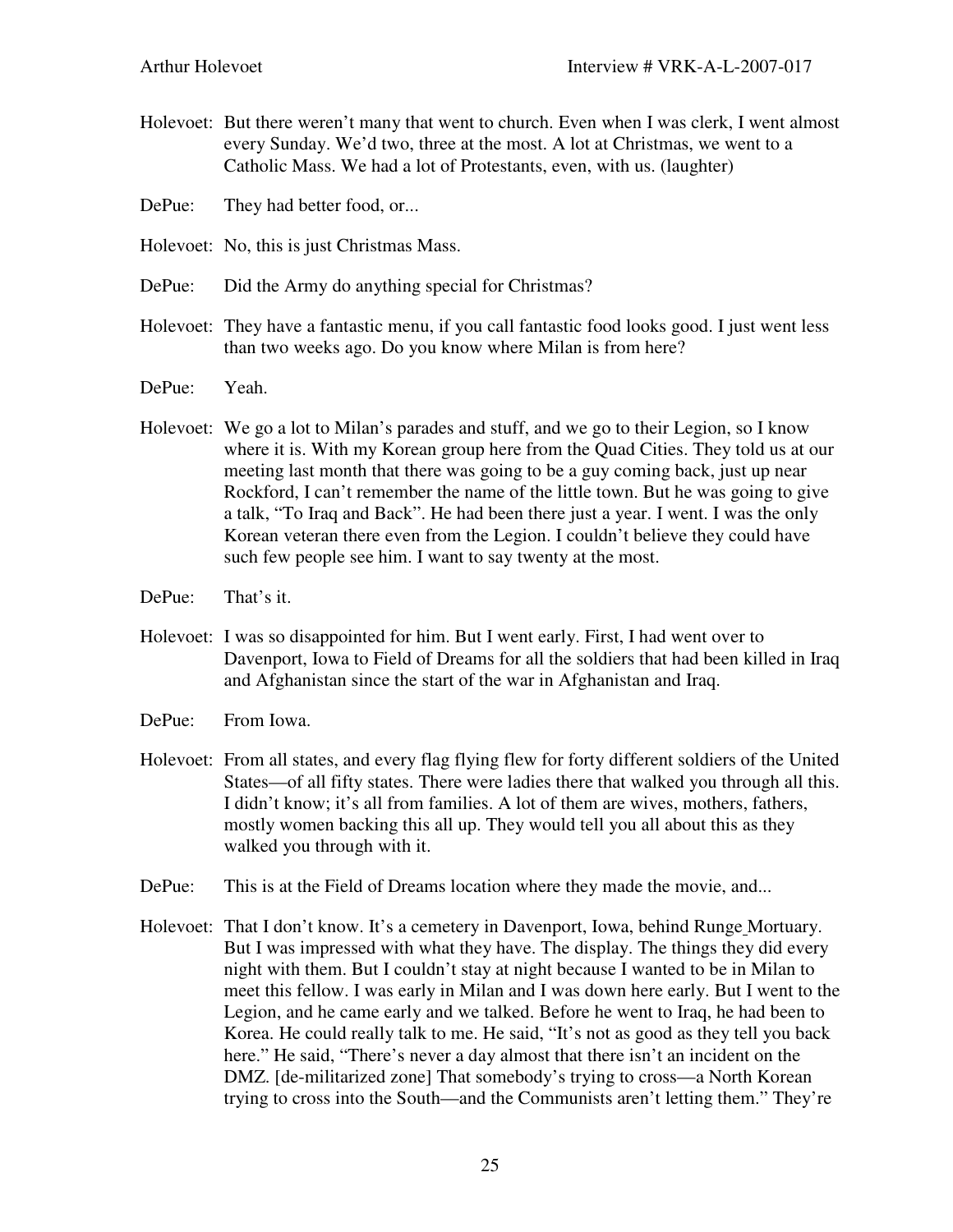called on alert and you've got to get up, like he said, 2:30, 4:30 in the morning when somebody's trying to cross. He said, "You never hear that back here in America."

- DePue: These are North Koreans who are totally fed up with living under the Communist regime?
- Holevoet: Yeah, and they're trying to cross, but they won't let them.
- DePue: I suspect that if there were incidents that were going on while you were there after the armistice had been signed, they were of a completely different nature.
- Holevoet: Yeah.
- DePue: Was there still a lot of activity going on along the DMZ?
- Holevoet: Oh, yes. All the time.
- DePue: What kind of stuff was going on?
- Holevoet: Oh, I was told, crossings. But most of the time, the North Koreans had shot them, right?
- DePue: Even then, North Koreans were trying to defect to the South?
- Holevoet: South. The North Koreans killed their own; they wouldn't let them come across.
- DePue: What do you think of the South Korean soldiers who served with you?
- Holevoet: Oh, I found them good.
- DePue: Did you call them KATUSAs? [Korean Augmentees to the U. S. Army]
- Holevoet: No. I guess some did, yes. None of them was ever on a gun section with me.
- DePue: But they were fully incorporated into your battery.
- Holevoet: Right. There was only one on a gun section, so he could have been with either five or six men.
- DePue: Some of the ROK [Republic of Korea] units over there had a pretty bad reputation, or did they by the time you got there?
- Holevoet: Yes, they had a—of running. (laughter)
- DePue: Yeah. But the soldiers, the Korean soldiers you served with, that was not your impression at all?

Holevoet: No. I didn't find that. I found them fairly nice. And most of them spoke nice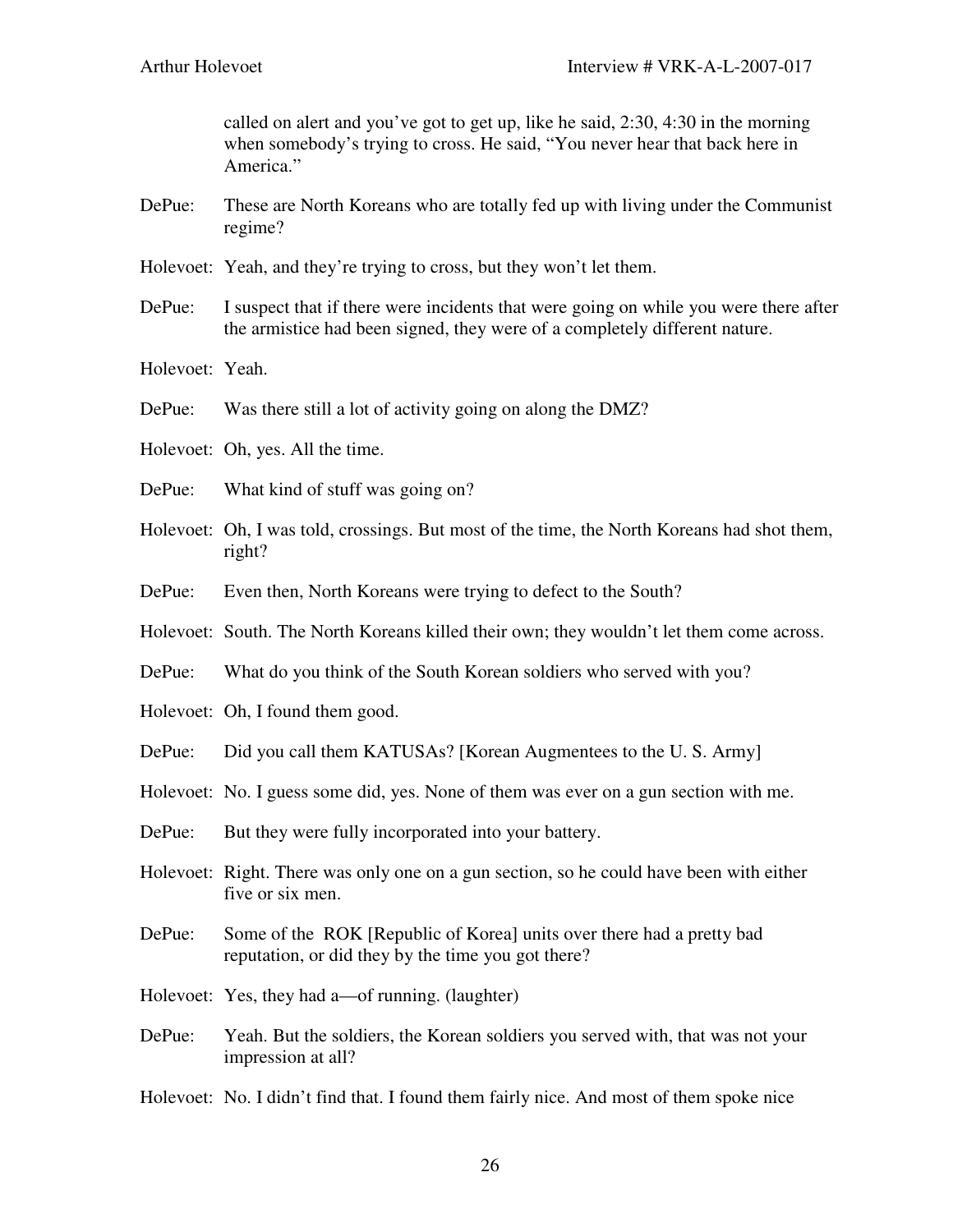English or enough to get by. I suppose maybe that was one of the requirements to go out in another company like the 25th. And most of them were in their twenties, too. Some were even like twenty-six already.

- DePue: Describe the Korean countryside, especially after the war was over, when you came back out of the front lines. What was the Korean countryside like where you were located?
- Holevoet: All blew apart. No trees on the mountains, and unreal.
- DePue: There weren't any trees?
- Holevoet: Only shrubs, nubs, right? Stumps. I think I could have been a clerk, or it could have been about the time I took supply sergeant, but I think I was a clerk. Once a month they'd take a truckload from the whole battalion, and they'd take them into Seoul to visit an orphanage. I didn't think I could handle this, so I never went. I couldn't stand it even where I was—the little kids begging like when I'd be along the road just going to supply. That just...
- DePue: , The Koreans were in desperate straits.
- Holevoet: I would say it wasn't good. I don't know. But I can't see little kids begging, I guess. I hadn't seen that before. Some it didn't bother. I think it's just whoever you are. I thought, "Well, I don't want to go to an orphanage and see how bad it really is."
- DePue: Did you have a chance to see a lot of Koreans, though, as a supply sergeant where you were located?
- Holevoet: Like I said, a lot of farmers come out with their oxen and their wife. They had a pretty good life. They generally were leading the oxen. The wife was carrying the plow on her back and probably had a baby strapped to her breast and dinner on her head in a basket.
- DePue: Just figuring out how to survive, getting back to life again?
- Holevoet: Uh-huh.
- DePue: Okay. You mentioned your one buddy, Louis. Did you stay in touch with him when you moved back to supply sergeant?
- Holevoet: Yes, all the time he was there. I don't want this on tape, so I'm not going to say anything.
- DePue: Did you manage to stay in touch with him afterwards?
- Holevoet: No. He received a Purple Heart. And the battery commander that was my favorite said he requested that I fall out when they brought him in from the gun section to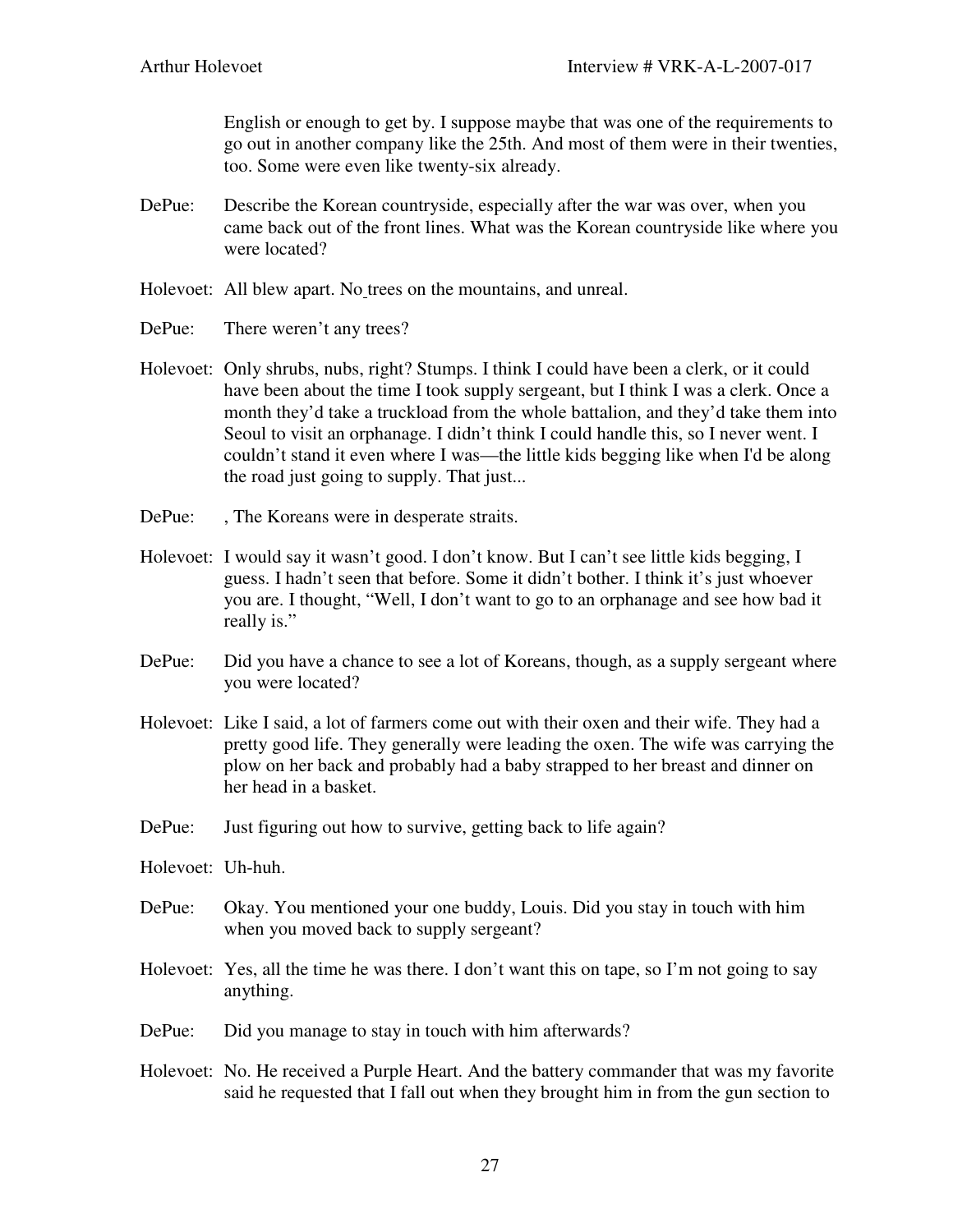receive his Purple Heart in the battalion, That I'd be out there. And I told him before, I said, "He's called; I won't go." "But he wants you there," my battery commander said. I said, "I told him, and I just told you, I won't go." So I didn't go. He was very unhappy that I wasn't out there. But there is a reason.

- DePue: That's what you don't want to talk about.
- Holevoet: I won't talk about that.
- DePue: Okay.
- Holevoet: He wasn't my real close friend after that. If I had seen him, I'd always holler, "Hello, Louis!" Then he'd generally stop and talk. But he'd never acknowledge me first.
- DePue: I've got some of these questions I think you've addressed already. How was the morale of the people you were with?
- Holevoet: I'd say good. I didn't see any bad.
- DePue: During the short time you were there...
- Holevoet: Okay, the only thing I could say was, we had a driver of a half-track when I was still on it. And about the time that I came off, he wanted to come back to the States and get married. He was a colored fellow from the South somewhere. But when they found his girlfriend was having his second baby, he already had one three and a half or four years old, it didn't work to get him out of Korea and back home. (laughter)
- DePue: He probably wasn't happy about being stuck there.
- Holevoet: No. But the only bad experience was, if you had a parent, or a guardian—because I knew they had one. They'd leave everything then in supply and come home on leave. He had always lived with his grandparents, and his grandfather was going to die, but he was alive. Then you get to go back. But I was real close to this supply sergeant from the battery company. He took over about six months ahead of me, a super guy. We really got along good together. We just talked almost every day by phone. His father died, and he got word that his father was dead through the chaplain. He said, "When do I have to start packing to go home?" "You don't get to go home," they said, "your father is dead. You only get to go home if they're alive and call for you." So he didn't to go home for the funeral or nothing to be with his family and mother. After that, he wasn't the same man. He would do nothing. Paperwork was never done right. His battery commander would just lose it. "You can't do this!" he said, "because you're a supply sergeant." He said, "What did they do for me?" You can't believe what they did to a man."
- DePue: They don't have that same rule in place anymore, obviously.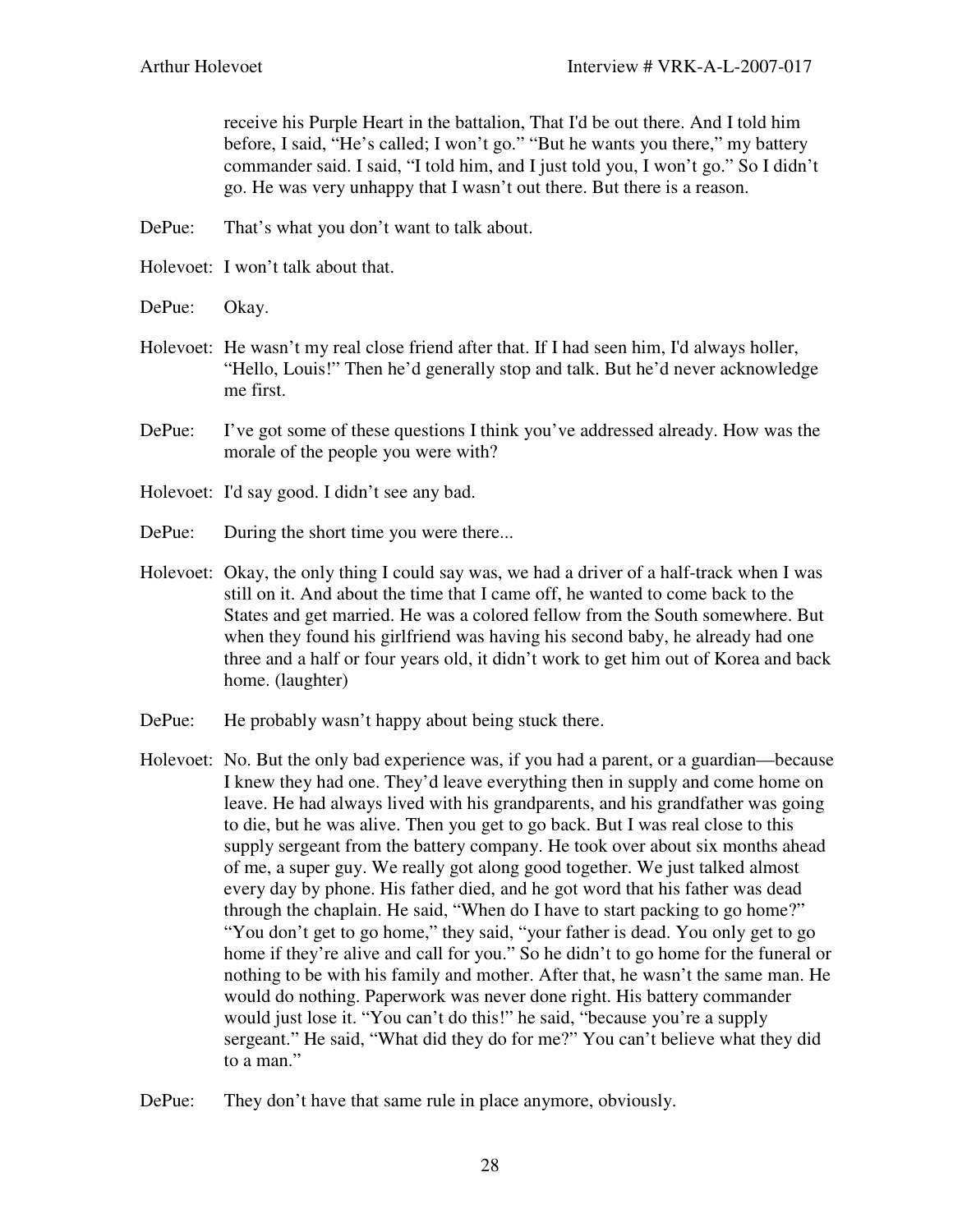Holevoet: I don't know.

DePue: No.

- Holevoet: It had to be somebody that was close to you, like either a parent or a guardian, asking for you. But if they were dead, you didn't get to go.
- DePue: I was going to ask you before: while you were there, , you were in combat for about two and a half, three months, what was the impression that you and the people with you had, of the Chinese as an enemy?
- Holevoet: We actually never seen any Chinese. I just know now from the ones that I talk to from the Korean unit that I'd belonged to here that I joined in 2000. They were there in '50 when the Chinese were running. Half of them didn't have a gun. They had New Year's noisemakers, or just screaming.
- DePue: Waiting for somebody to get killed so they can get a weapon.
- Holevoet: Uh-huh.
- DePue: Does that mean that the soldiers you were with had a lot of respect for the Chinese and their...
- Holevoet: No, no respect. They always said they thought they had to be drugged, or who wouldn't run—facing an enemy with nothing but a noisemaker? A lot of them blew bugles. That just drove the troops insane, from what I heard. I didn't get in on any of that.
- DePue: While you were there, was the point system still in place?
- Holevoet: Yes.
- DePue: Is that what determined when you'd get to go home?
- Holevoet: Uh-huh. And you made more money if you were on line.
- DePue: You made more points, you mean?
- Holevoet: No, you made more money. You got paid for being on line, I think twenty dollars a month more.
- DePue: Combat pay.

Holevoet: Right.

DePue: But if you're assigned to a company or a battery that's in the front lines, aren't you then getting combat pay?

Holevoet: No, not if I'm not on the front.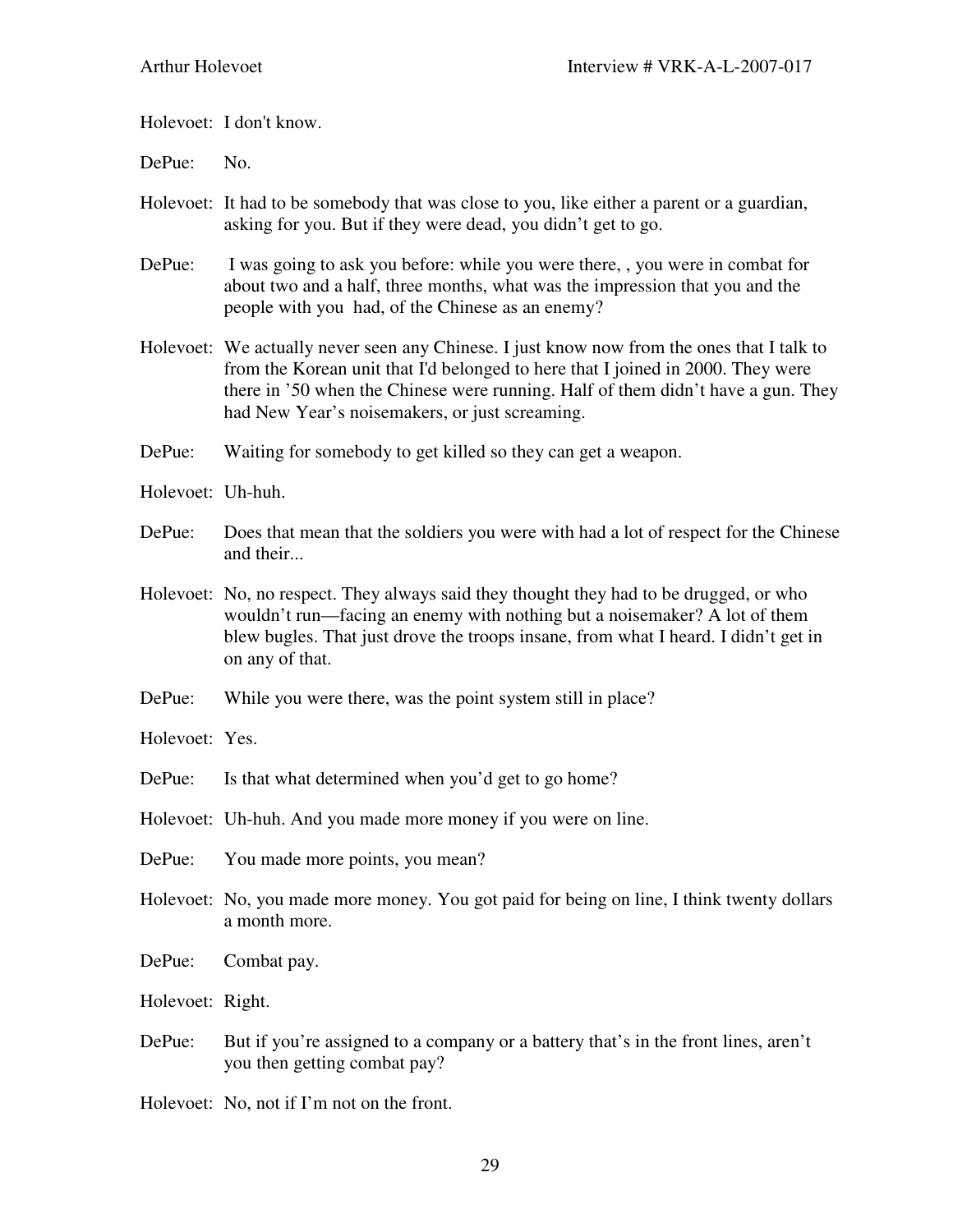- DePue: So while you were on the gun section...
- Holevoet: I was, yeah, for about not quite two months. (laughter)
- DePue: You were there for fifteen months total?
- Holevoet: I said one year, three months, seventeen days.
- DePue: To be in the rough neighborhood of it, huh? Okay.
- Holevoet: People complain now when they're a year in Iraq. But I agree, it's war all the time.
- DePue: Yeah, it's tough to compare the two, I would think. How did you manage to stay in touch with your family? Did you stay in touch with your family?
- Holevoet: Oh, yeah. My mother wrote I think every day I was gone but one day. I wrote quite a bit being in supply. But I wrote not every day; three or four times a week. I have all the letters I wrote. She kept them—every one. Just now my mother's been dead seventeen years, and I just cleaned out a dresser now again with my brother. We came across some letters to my younger sister that was eight years younger than me and some letters to him. He was only three to five when I was gone. He'd draw me pictures and send me a chicken feather. I'd draw pictures back to him. I think I had three letters that I wrote to him. I put them all in a box.
- DePue: Did you keep any of the letters that you received overseas?
- Holevoet: A few, but very few. They were really strict when you left that you couldn't bring hardly anything back in your duffel bag. That I just couldn't get over.
- DePue: You had to be very judicious in the things that you took back.
- Holevoet: No, you dumped everything out on a table. They came and looked with you what you put back in. If they didn't like it, they had a trash can where they put it in. But I did mail some things back in a box, but not a lot, when I knew I was coming back home. I have that little box yet. I painted it olive drab and wrote on it with white paint my address in Korea and to my dad. I want this picture on it. I'm giving it all to my younger brother.
- DePue: When you came back, it was August, September of '54.
- Holevoet: August, the very end of August.
- DePue: You were drafted, so did you have a three-year hitch?
- Holevoet: Two-year.
- DePue: Two-year hitch. So that's over.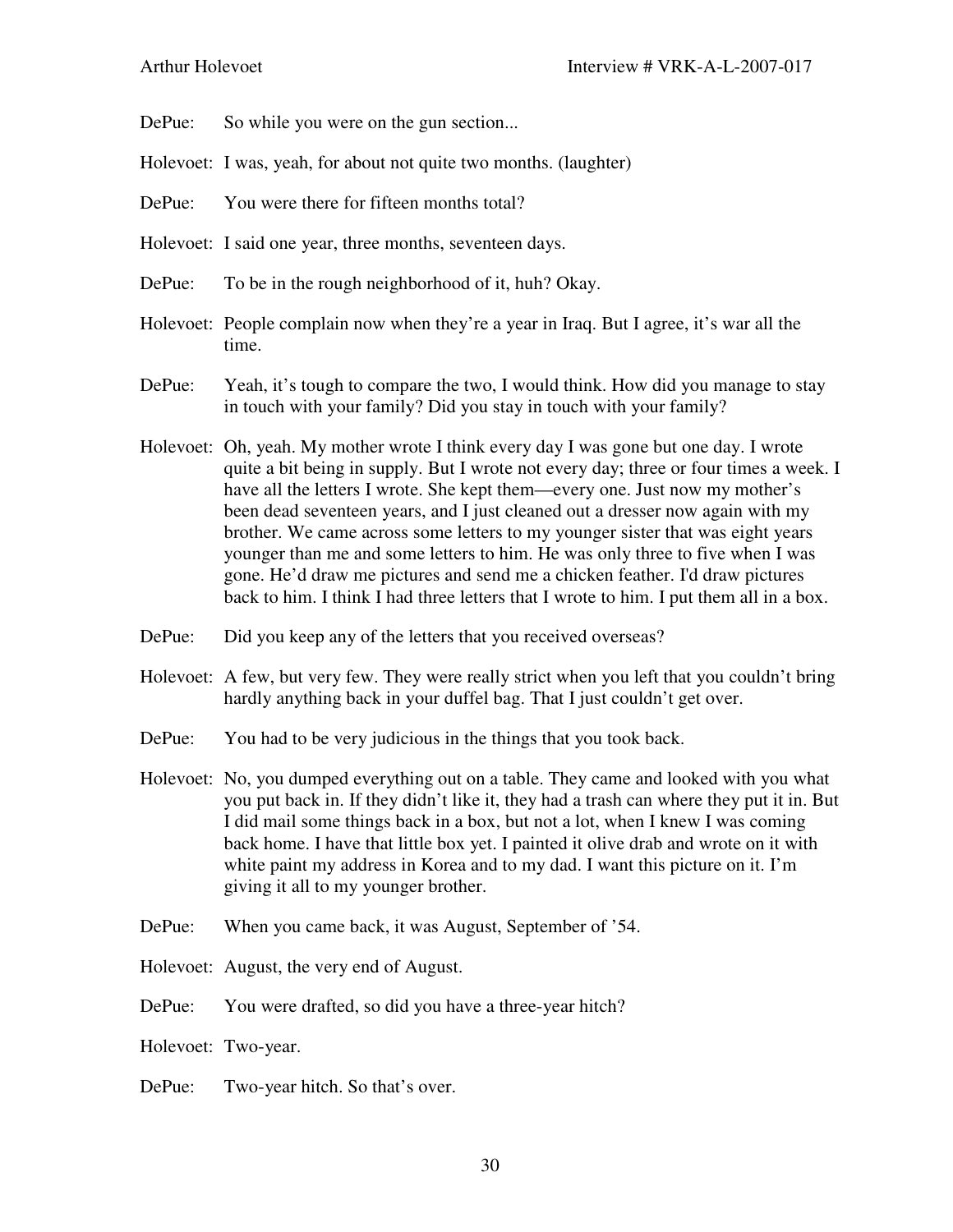- Holevoet: You could make your choice. If you wanted to be in the active reserves or the inactive. I think you stayed in the inactive either six or eight years. I seen a paper or two where they were releasing me from the inactive.
- DePue: Yeah, that's standard.
- Holevoet: Okay. I didn't want to be active. None of that two week warrior stuff.
- DePue: You came back, and obviously you went back to the farm.
- Holevoet: Uh-huh. I worked some on the farm for other farmers off and on by the day, too, and at home. But then I worked seven years for an electrician. We did wiring of new houses. A farmer right close, when World War II hit. Then after that, I always worked in furniture stores and restoration of furniture until I retired. I really didn't retire. I wanted to retire at sixty-four. I had made up my mind, instead of waiting until sixty-five. But I was sixty-three in '95 when they dedicated the Korean War Memorial in Washington, DC. I'm on the farm alone now. Both of my parents are dead. Every March I took my two weeks' vacation, when my goats would kid, so I'd be there. Then my Army buddy that I went in with from Chicago lived in Pennsylvania, and he said, "Come out, and we'll go to the Korean dedication of the memorial together." I told my boss at the store, and he said, "You have to talk to the boss." I had to go to the office and talk to the boss, and I said, "I want a week off without pay." "Oh, we'll have to think about it," they said. It took them four days. They said, "You can't have a week off without pay." I said, "But I'm going to the dedication of the Korean War Memorial." He was a World War II National Guard man—a captain. I say, "Pissant." That's going in there, right?
- DePue: Okay, we'll put it in there.
- Holevoet: I just don't care for National Guard. I don't think they're qualified like we were. The ones that came and would replace even in our company while I was in Korea, National Guard men. They aren't up to par of a regular Army man. I said, "That's good. If you aren't giving me a week off with pay, I'll quit today." He said, "You can't quit today. You have to give me two weeks' notice." They made my two weeks hell, but I did stay for two weeks. So I retired at sixty-three.
- DePue: But you were still working the farm at the same time, here?
- Holevoet: I was living on the farm but working full-time in the store.
- DePue: What was the store again?
- Holevoet: Furniture stores.
- DePue: What was the name of the store?
- Holevoet: I worked at Huebotten's down here for ten and a half years.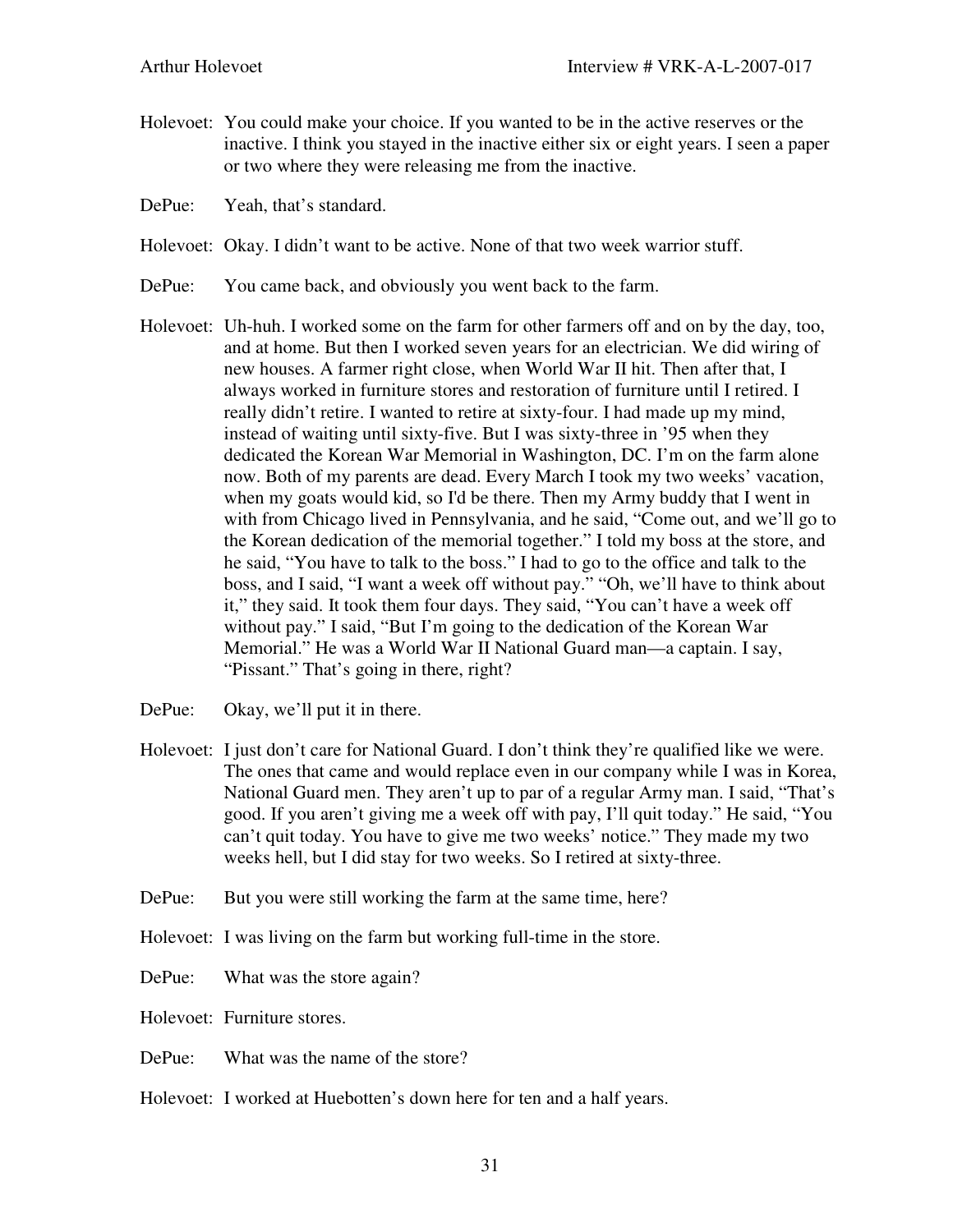- DePue: What was that?
- Holevoet: Huebotten's, a Jewish name. Don't ask me the spelling. You'll have to look that up.
- DePue: Okay, we'll find that out.
- Holevoet: Then when they went out of business—all three stores—I was 55. My mother had Alzheimer's. I stayed at home a year with my mother. I didn't think she'd die during that year, but she did. Then at 55, you want to try to find a job. Nobody wants you; you're too old, they thought. Now you're just a child.
- DePue: Thank you.
- Holevoet: Black Hawk College they had a course for everybody over 55. That's Black Hawk East, a college sixteen miles away from me. I enrolled as an unemployed person over 55. Most of them were college students that had some college but hadn't graduated. Yet all were unemployed. We were all studying on a computer. Those kids could outdo me on the computer galore. But I think it was my third day in, they said, "We've got somebody that will already hire you; you don't have to finish the course if you don't want to." I said, "That can't be. How do they know I'm even here?" "Oh, we have somebody that if you've been"—by then it probably was close to 15 years that I've worked in furniture stores and restoration, and they said, "Good, hire all our people like that." I thought at 55, if somebody wants you, you can't be real picky, right? I said, "That's good. " I dropped out of the course and went to work. But I didn't know at the time, either, until I started working, the State of Illinois pays half my wages, and the boss of the store pays half the wages for six months. He's got a cheap worker. It was screaming hell, that's all I got to say there. You're not from this area. You don't know Goods Furniture.
- DePue: That was the name of the place you went?

Holevoet: Uh-huh.

- DePue: G-o-o-d...
- Holevoet: G-o-o-d-s. He's on his third wife. We don't want this on tape, either. But she was, what do you say, one of those work students? She worked her way up through the ranks to be a wife. She liked to pick on me, although there were four of us doing the same job I did. Of course I was much older. Much of the other ones were in their twenties, maybe one could have been in his thirties already. She always said, "You have to lead them." I said, "But if you're a leader, and you see what they do, you get more pay. We're all getting paid the same." I said, "I don't see any benefit to being the leader." (laughter) Right?

DePue: It's good logic.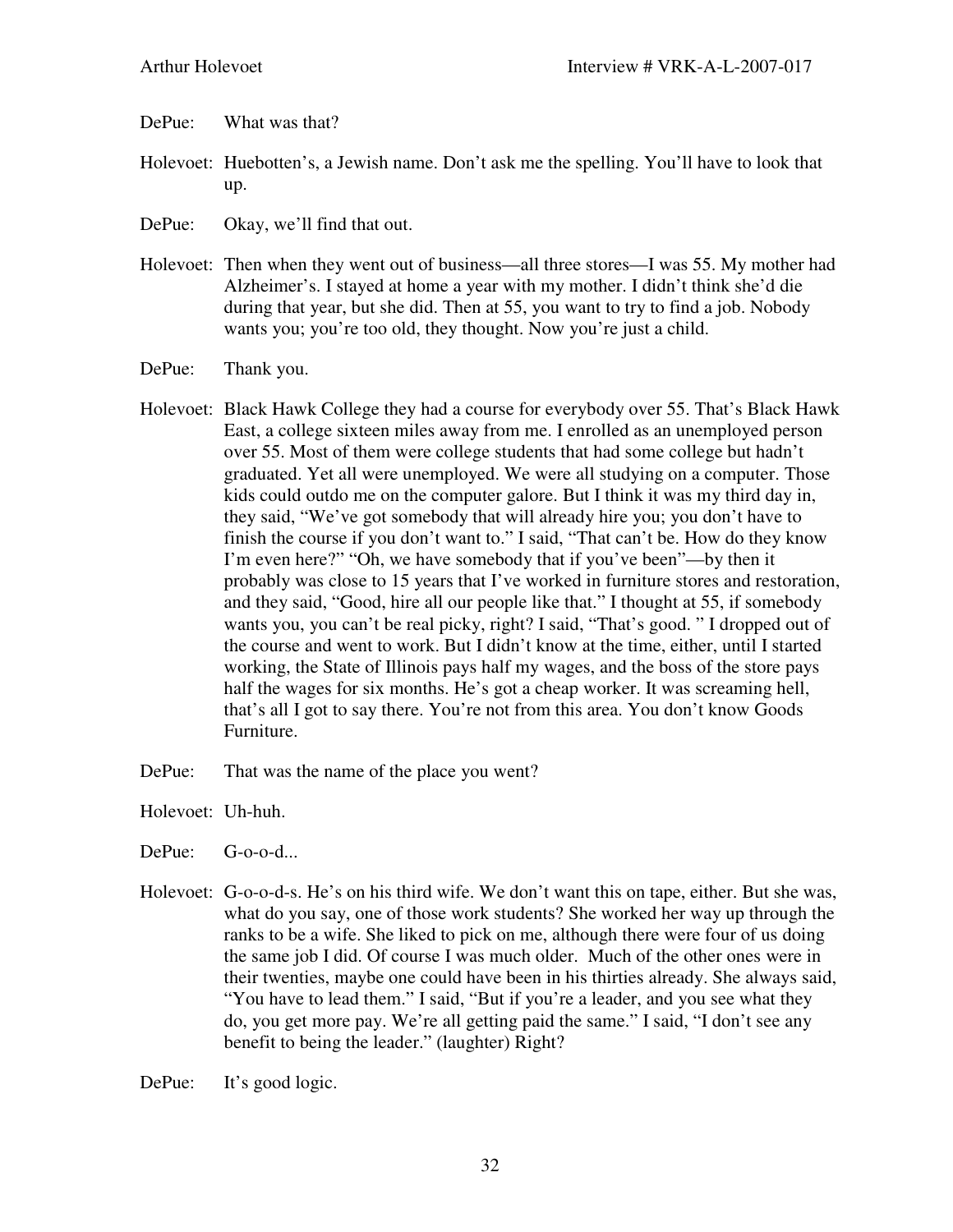- Holevoet: I don't know if it was good logic or not. She could get mad and jump higher than the table.
- DePue: Let's go back a lot. When you came back from Korea initially, did you find any difficulty in readjusting to civilian life?
- Holevoet: Yes. I didn't do anything for a year. When I left, I belonged to a youth group. I belonged to that, I think my senior year of high school, most of the time.
- DePue: Was it that 4-H group?
- Holevoet: It's Rural Youth. It's like 4-H, only you're older.
- DePue: What were you doing during that year, then?
- Holevoet: Nothing. Just stayed home all the time.
- DePue: Were you working around the farm then?
- Holevoet: Uh-huh.
- DePue: Was that just because you were having a hard time getting used to being back as a civilian, or...
- Holevoet: More or less. But see, I got back, when, in '54, right? My mother joined the War Mothers as soon as I knew I was going to Korea. I don't know if you know War Mothers or not. It's almost a lost organization right now.
- DePue: War Mothers.
- Holevoet: That's mothers of sons from World War II and Korea. A few got in from Vietnam, but not very many. Every mother that had a son in Korea was a war mother. And in '56, in July, our town was 125 years old.
- DePue: What town was that?
- Holevoet: Atkinson. We're always in the same place. The War Mothers were having a float. She said they asked around, and nobody will do it. They want a veteran to ride in a wheelchair as a disabled veteran on their float. She said Angeline, the president, her friend, is going to call you. See if you don't do it. They contact a lot of them and nobody will do it. I told her you would do it. We're about five days before the parade. (laughter) My mother said, "I know you will do it for me." So I was a wounded veteran riding on the float.
- DePue: (laughter)
- Holevoet: It's, what do you call that, mother persuasion?
- DePue: (laughter) You weren't necessarily happy about doing it, is that what you're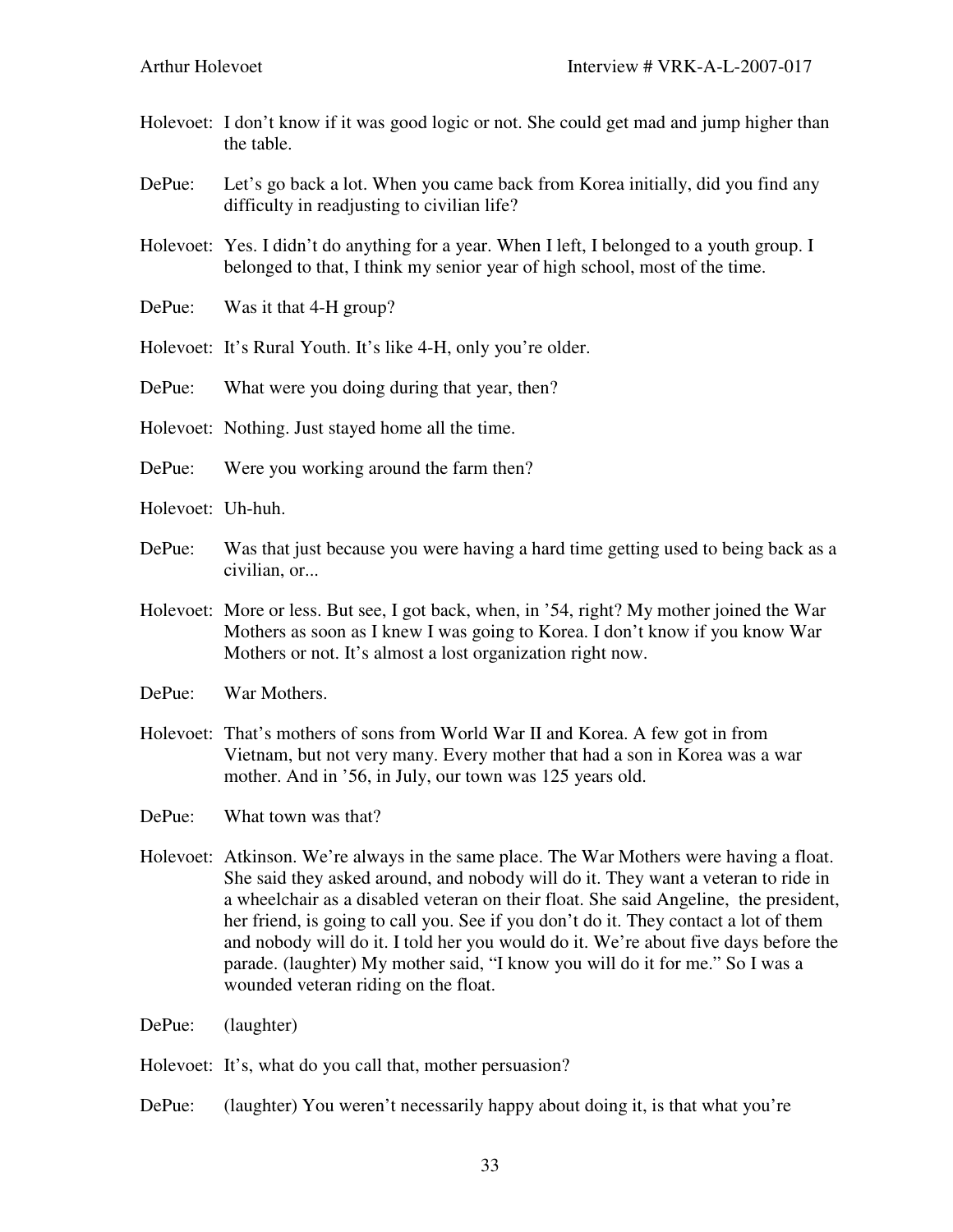suggesting?

Holevoet: No, I wasn't.

- DePue: Did you get involved in veterans' organizations, then?
- Holevoet: As soon as I came back, I belonged to the Legion, but I didn't like it. I think I was active three years. And then I didn't do anything until I read in the paper in 2000 that one of the Quad Cities groups for Korean veterans was here. Then I joined here. Then I joined my Legion group here.
- DePue: (phone rings) Do you need to get that?
- Holevoet: That's not ours.
- DePue: Just keep going, then. It's one of them sitting right over here. Get unhooked.
- Holevoet: No, we're going to let it ring. They don't know I'm here.
- DePue: During that year when you came back, were you just kind of down a little bit, or just didn't know what you wanted to do with your life?
- Holevoet: Probably down a little bit.
- DePue: You know what they would call that today. Would you think it's the same thing as what they would call post-traumatic stress disorder now?
- Holevoet: No, I don't think so. I probably was mixed up. This shouldn't probably go on tape, too, because I only went on one R and R. They said I had just took over supply sergeant, and it wasn't good for me to leave. Nobody knew anything. I said, "That's no problem." I wanted to go. We had a young gun mechanic that was with the motor pool from Tennessee who was a good buddy. He said when he went on R and R, we'd go together. We did, and I think maybe went March of '54.
- DePue: You were there for a long time before you got this.
- Holevoet: We talked about it, him and I, before. He was married with no children. I said, "No, I know when I go, I'm not having a woman." "I'll have to decide," he said. I said, "That's up to you." So yes, he had a prostitute. He had three. He had one two days, one one night, and then he got this third one. We did a lot together. He'd never dance with her; I did. Yes, I really liked her, nice gal, and she would always say she liked me. Then she wrote to me when I was in Korea and she wrote me for three and half years when I was back in the States.
- DePue: Wow. Sounds like she's wanting a way to get to the States.

Holevoet: Probably. She had stopped being a prostitute. She worked in the silk factory right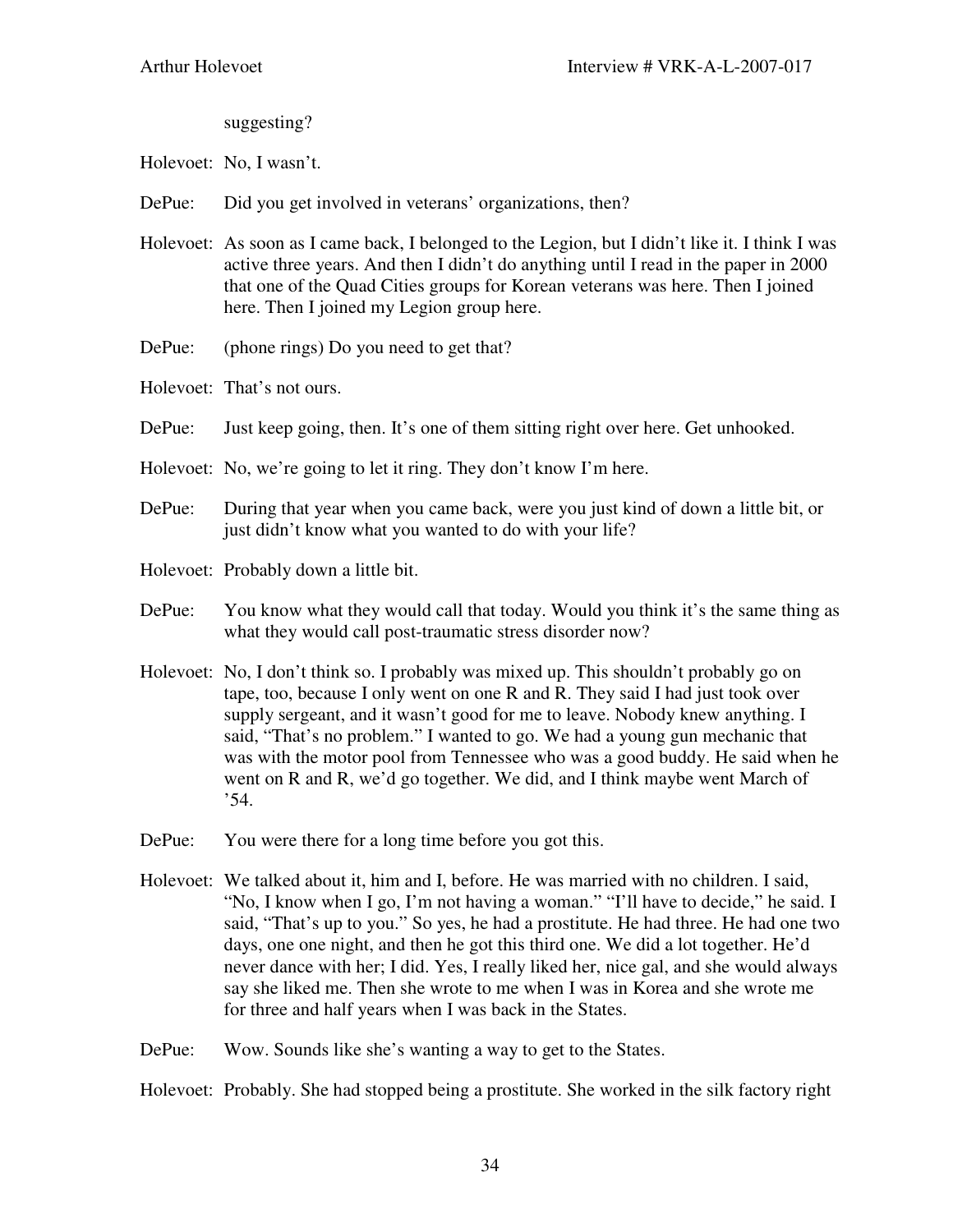away. I thought she was a super gal. That made no difference to me. But some of my family, whoa! Some aunts and uncles were beside their selves that I'd even think of marrying an Oriental girl. (laughter) So it confuses your mind.

- DePue: I think I understand.
- Holevoet: After that year at home, then I joined the Rural Youth again. Then I joined, and I want to say maybe three to five years, I was on their square dance and folk dance team. Yes, then I went with a girl from the team for two and a half years. She thought we were going to get married. She was a Lutheran. Yes, I went to the Lutheran church, and she went to the Catholic Church a lot. There was no problem there at all. But even today, what is love, to me I don't know.
- DePue: Does that mean you've been single?
- Holevoet: I've never married. (laughter)
- DePue: How did you get involved with this Korean War group here, then? Because I know that's a pretty tight-knit group.
- Holevoet: I seen that they went to Chicago to get some of the medals from Korea, and I thought, "Maybe I should join that." Because I didn't go to the Legion then.
- DePue: What year would that have been?
- Holevoet: 2000. So I contacted them, and they said they'd come to Atkinson to be in our Heritage Day parade. We have a parade every September. It's this weekend—the 15th. The 16th is the parade, and they came out, and I was impressed with some of them, especially my good friend, the Methodist minister Bob Pitts.
- DePue: Ah, yes. I'm going to interview Bob.
- Holevoet: And another one that lived in Silvis was Tom Moore. I'd generally drive to him and we'd do everything together. I really got close to those two. Some of the other ones I'm still not close to today. I'm close to Bob; yes, we're like brothers. And Tom was the same way.
- DePue: I've got a few questions to finish up here. Some of this will be your opportunity to say some things that you want to get on the record. Looking back on Korea, are you proud of your service there?

Holevoet: Yes.

- DePue: Do you think the United States was there for the right reasons?
- Holevoet: I think so.
- DePue: Do you think the war ended the way it should have ended?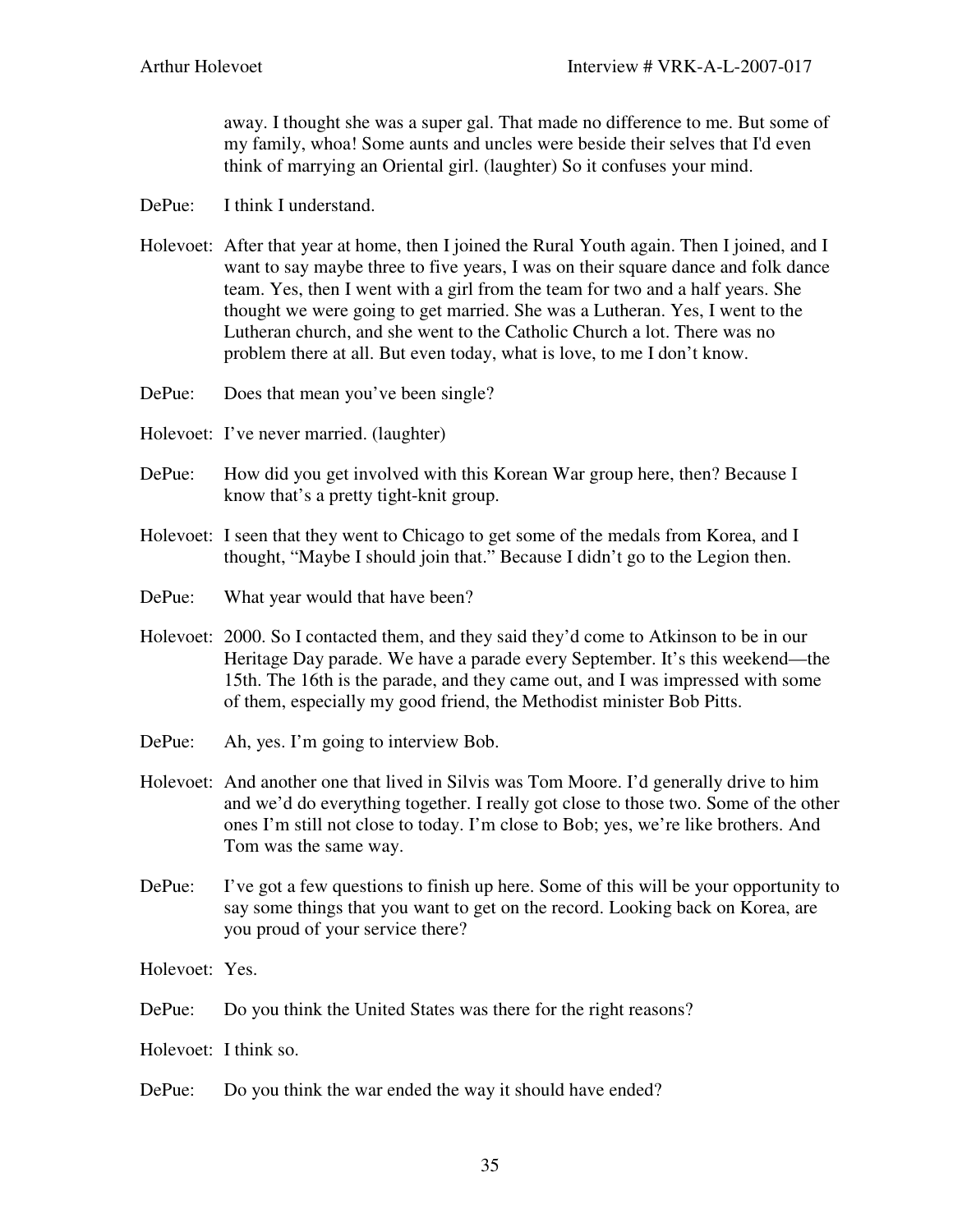Holevoet: No.

DePue: Why?

- Holevoet: I think it should have been a total, one whole country not divided. Because you have families on both sides, yet today.
- DePue: But at the time in '53 you were certainly happy, like almost everybody else, that it was over.
- Holevoet: That it was over, yes.

DePue: Okay. So your opinion was a little bit changed on that one.

- Holevoet: It changes over the years, but I think you get a different opinion with maturity. I don't think you're mature at 20. (laughter)
- DePue: You're still pretty young. How did the experience of being in the military for two years, and especially being in Korea for one year, change you? Or did it?
- Holevoet: Yes. Just even being in Fort Bliss changed me. Because some of the officers there in the second eight weeks would say, "We want you for leadership school. " But I said, "I'm not a leader." They said, "Yes, when we look at your records, you really are. Only, if you were trained more, you'd put more forward, where now you just lay back." I think that was true. I do a lot of volunteer work at the Atkinson Museum. I especially started in 2000 because we've had displays and we have a whole showcase on the Korean War. My boss was my mailman when I went to service. Before, he said, "You're not the same person." Yes, in high school, and out, I was very shy. I'm not shy anymore. (laughter)
- DePue: No, you don't strike me as being shy. But then growing up on the farm and having rather limited horizons at that time, your life was the farm.
- Holevoet: Yeah, like I said, it's different. But I think ten years later I was an exchange student through the University of Illinois to land grant colleges. It's like a foreign exchange student. To be a student, you have to be between the ages of 20 and 30. I was just going to be turning 30. You went to the university for interviews. Six open spots, 21 people. They were all college graduates or juniors in college. I was the oldest, and no college background at all. When I got interviewed, I figured it's the chance of a cut rabbit. But I was one of the six picked. You had to have a choice country. I chose Belgium first and Sweden second. I was assigned to Sweden. I was studying German for about two or three weeks, when Washington, DC, called. I was working then hauling manure and a neighbor's helping me. His wife was excited; good friends. Belgians, of course. And she said, "Washington, DC just called. There's a drop for Belgium, and they want to know if you'll change." Of course, everybody wanted Switzerland, right? I said, "There's no problem." They said, "You have to call them back when you get home." I called back and never regretted it.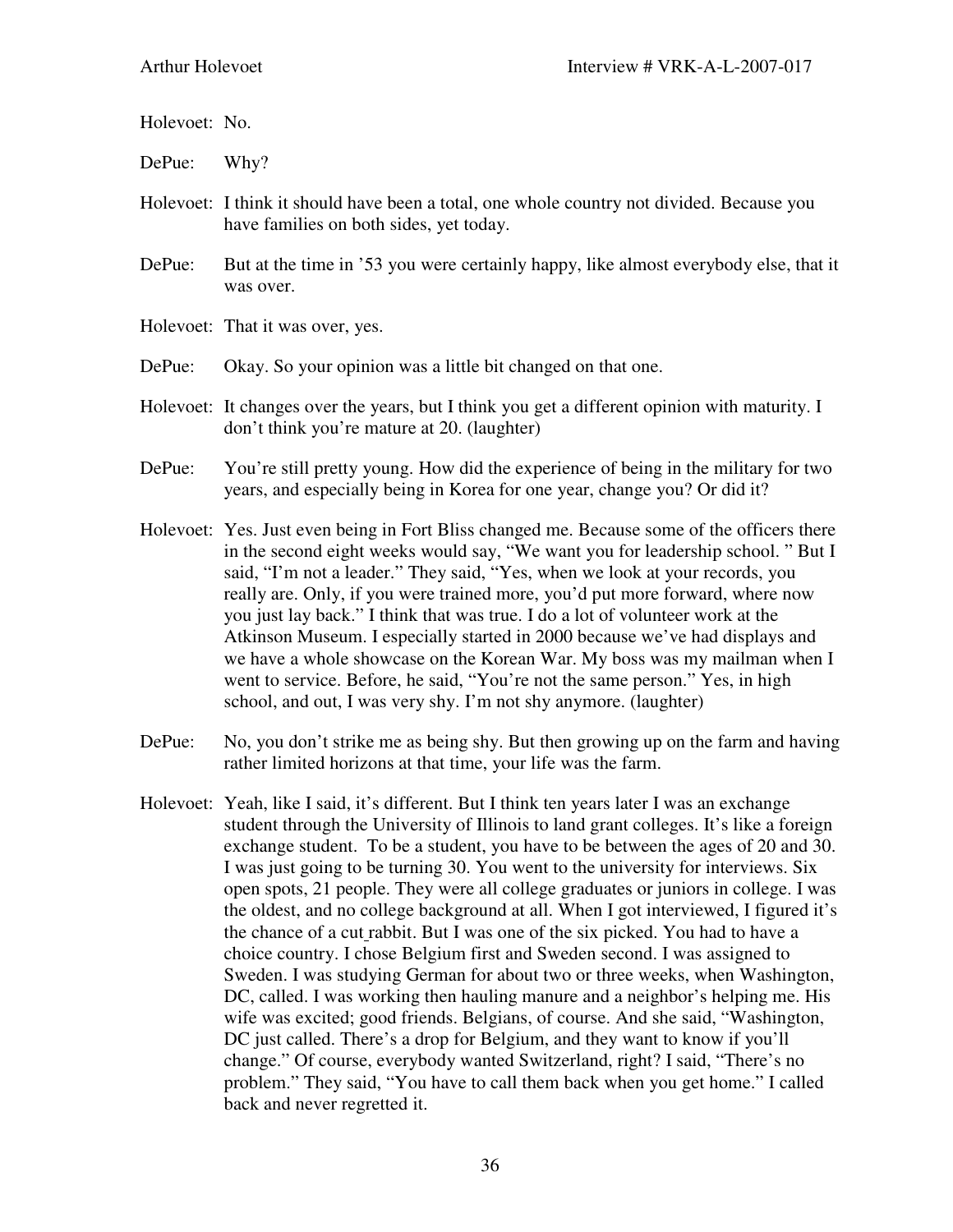DePue: You've been back how many times to Belgium?

- Holevoet: Ten. But it made a difference, too, that I worked 27 years for a nonprofit company. A lot of contact. We had a student in 1960 from Italy. We had students then in 1960 through 1980 every summer—one or two. But they never stayed. I say you can only have one in the family. One summer we had five came. You have to find homes for them.
- DePue: So you think a lot of that stems back from being in the military, your horizons are expanded. Getting over to Korea, and being there during the war, your horizons your perspective—changes?
- Holevoet: Yeah, it's a different outlook on life.
- DePue: Exactly how did your outlook change, would you say?
- Holevoet: More open, more outgoing.
- DePue: Help people? You think you're a better person because of all that experience?
- Holevoet: We just had somebody visit me; she's going through a divorce. She has a son going to turn 15 and one 12. H was just talking about the military. I said, "The trouble is, right now we don't have anybody. We should go back to our draft, and every man gets drafted. You don't get deferred for college. You can go to college afterward. You don't get deferred to be a minister or a priest. You can do that after you've been in the Army."
- DePue: Does that mean that you don't have a very high opinion of the way we ran the Vietnam War, either?
- Holevoet: What did they do, there?
- DePue: They had deferments for everything. College and all kinds of reasons to defer people.
- Holevoet: My boss at the museum was 17 when he graduated from high school, because if you started Catholic school, a lot of times you could start at five. You couldn't get in college or anything until you were older. He had a year. His father said he had a year to send him to the seminary to be a priest. "Oh, my God," he said, "They're all running and dancing, 'I got my 4-F card! They'll never get me!'" That's a good reason to be a priest. And then I have a priest friend that went. He's two years younger than me, and they were all dancing then about the Vietnam time. "The draft will never get me! I'm in a seminary."
- DePue: It worked different when you got drafted then.
- Holevoet: I suppose they got out then, too. But I say they shouldn't. Even for school. If you're really interested in school, why can't you when you… I was out at what,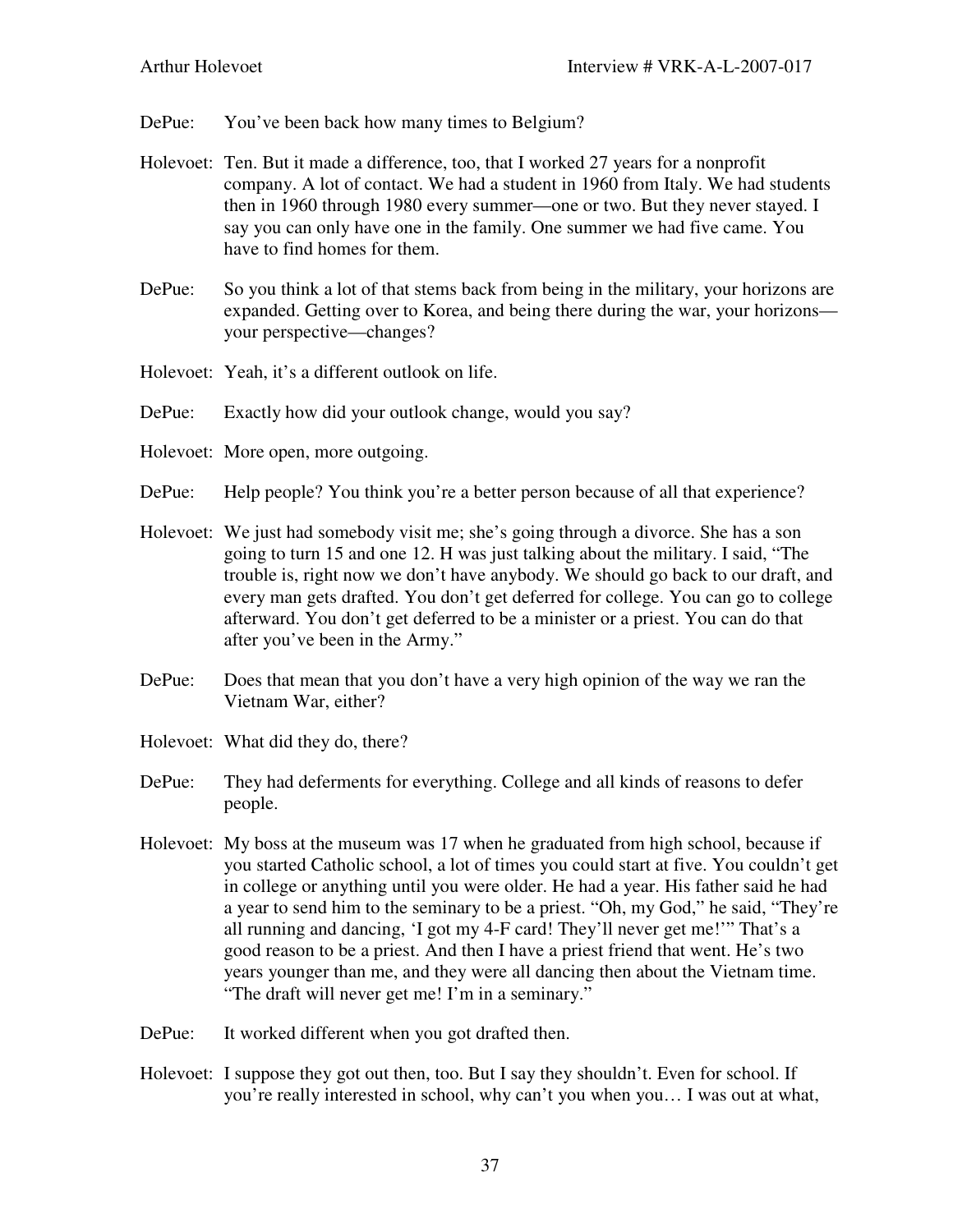yeah, I turned 22. You could go to college, and it was all paid for.

DePue: You didn't take advantage of that, though?

- Holevoet: No.
- DePue: What do you think Americans today should remember about the Korean War, because this is the forgotten war. I'm constantly reminded of that.
- Holevoet: But it was different when we came back. They didn't pay us any attention, you know, as I came back home. The local people like the War Mothers were happy I was back and local neighbors and stuff. But I have a neighbor just a half mile away—all his three sons went to war. The one that's my age, or about ten months older, was lucky; he got to Germany. (laughter) I don't remember what the other two—where they ever really went. Then I had a neighbor right close. I swear he did something wrong, and my neighbor swore to it until he died. He supposedly had high blood pressure, so they didn't draft him. But he could work like a horse on the farm all the time and have kids galore. I couldn't ever see that he was sick.
- DePue: (crash in background) I don't know what all that noise is.
- Holevoet: Somebody open and shut the door, I thought.
- DePue: Or the wind did.
- Holevoet: I don't know. No, they were kind. But we have, I think, seven Vietnam vets in our Legion in Atkinson. And so many of those got spit on when they landed in Chicago by men and women—mostly women—had you actually fought in Vietnam.
- DePue: So you were ignored...
- Holevoet: And they were drafted, too!
- DePue: You were ignored, but you at least weren't spit on when you came back.
- Holevoet: No. We weren't dishonored. So I thought we fared fairly well.
- DePue: What at this stage in your life, and all this experience, and knowing what's gone on in the last 50 years in American history as well, what advice would you give for the future generation?
- Holevoet: I probably wouldn't have any advice. The only thing is, if you're in the Army, just be happy and keep your mouth shut, because the farmer where I did my electrical work for eight years with was a World War II vet; he was in Battle of the Bulge infantry. That was screaming hell in that snow—that cold winter. He complained to his battery commander. He said, "That's no problem. If you don't want to be an infantryman, I have a job waiting for you." He said, "Fine." He got to bag bodies,